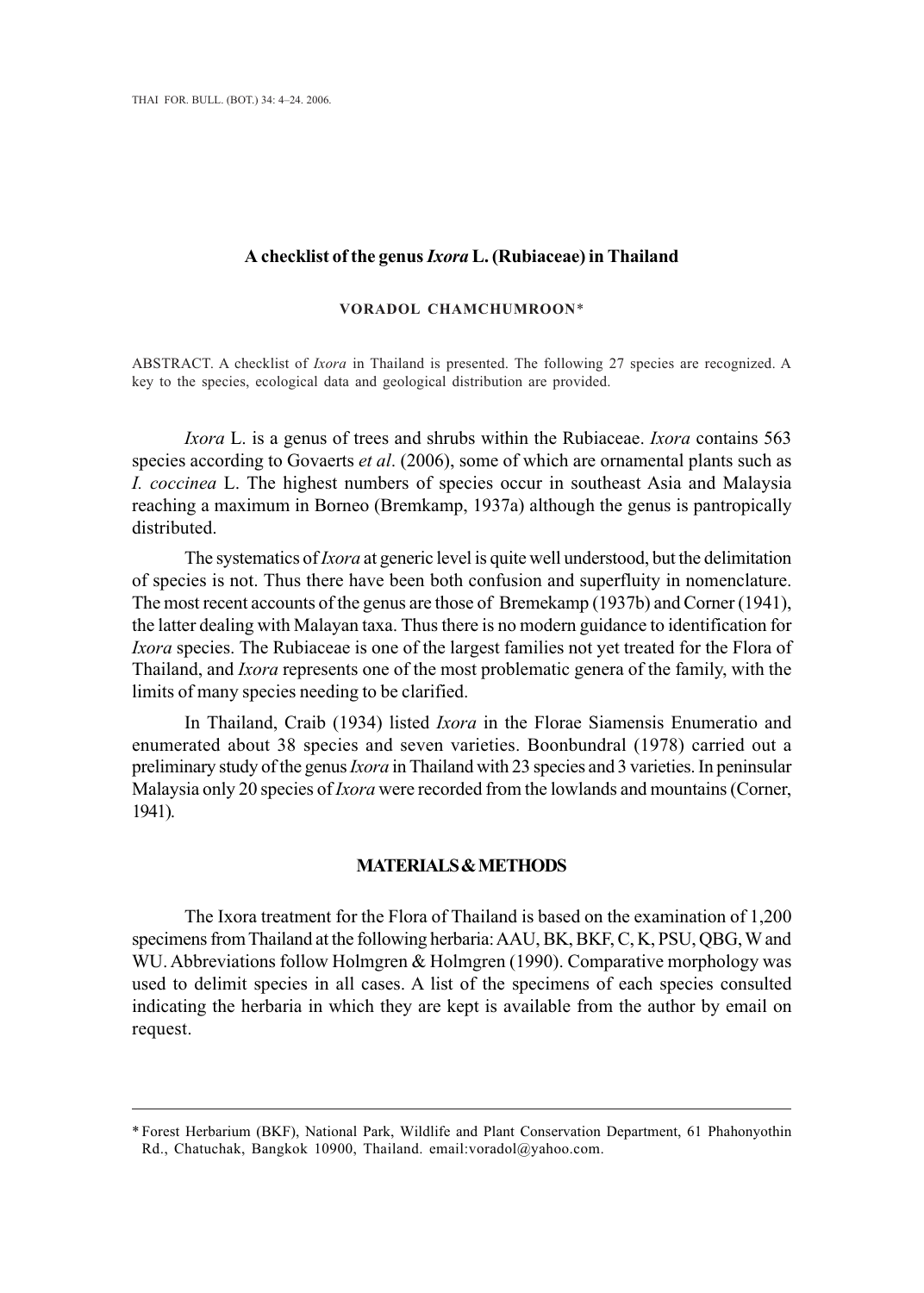## **TAXONOMIC TREATMENT**

# IXORA

L., Sp. Pl.: 110. 1753; Gen. Pl. [ed. 5: 48. 1754]; [ed. 8 curante Schreber: 70. 1789; [ed. 9 curante Sprengel: 90. 1830]; De Candolle, Prodr. 4: 485. 1830; Hook.f., in Benth. & Hook.f., Gen. Pl. 2: 113. 1873; Hook.f. in Fl. Brit. Ind. 3: 137. 1880; Boerlage, Handl. Fl. Ned. Ind. 2: 134. 1891; Schumann in Engler & Prantl, Nat. Pfl. fam. 4,4: 107. 1897; King & Gamble, Mat. Fl. Malay Penins. 15: 70. 1904; Pit. in H. Lecomte, Fl. Indo-Chine 3(3): 303. 1924; Ridl., Fl. Malay Penins. 2: 89. 1923; Bremek., Bull. Jard. Bot. Buitenzorg, ser. 3, 14: 198. 1937; Backer & Bakh.f., Fl. Java 2: 324. 1963; Merr., Fl. Manila: 451. 1968; Wong in Tree Fl. Mal. 4: 356. 1989. Lectotype: *I. coccinea* L. (designated by Hitchcock & Green 1929).— *Schetti* Adans., Fam. Pl. 2: 146. 1763. Type species: unknown.— *Sideroxyloides*, Jacq. Select. Stirp. Amer. Hist. 19, t.: 175. 1763. Type species: *S. ferrum* Jacq.—*Siderodendrum* Schreb., Gen. Pl.: 71. 1789. Type species: *S. floribundum* Schreb .— *Eumachia* DC., Prodr. 4: 478. 1830. Type species: *E. carnea* DC.— *Bemsetia* Raf. Sylva Tellur.: 12. 1838. Type species: *B. paniculata* Raf.— *Panchezia*, Montrouz., Mâm. Acad. Roy. Sci. Lyon Sect. Lett., 10: 223. 1860. Type species: *P. collina* Montrouz.— *Charpentiera* Viell., Bull. Soc. Linn. Normandie 9: 346. 1865. Type species: *C. bracteata* Viell.— *Hitoa* Nadeaud, Journ. Bot. (Morot) 13: 2. 1899; Krause, in Engler & Prantl, Nat. Pfl. Fam. Nachtr. 3: 329. 1908. Type species: *H. moreensis* Nadeaud.— *Thouarsiora* Homolle ex Arànes, Notul. Syst. (Paris), 16: 19. 1961. Type species: *T. littoralis* Homolle ex Arànes.— *Ixora* Lam., Encycl. 3: 342. 1789, p.p.; Roxb., Fl. Ind.: 126. 1820, p.p.; Bentham, Fl. Austral. 3: 413. 1866, p.p.; Kurz, For. Fl. Burma 2: 15. 1877, p.p.; von M¸ller, Syst. Census Austral. Pl.: 74. 1882, p.p.; Baillon, Adansonia 12: 213. 1878, p.p.; Kuntze, Rev. Gen. Pl.: 287. 1891, p.p.— *Pavetta* sect. *Ixora* Bl., Bijdr. Fl. Ned. Ind.: 949. 1826; Korthals, Ned. Kruidk. Arch. 2,2: 261. 1851; Miquel, Fl. ind. Bat. 2: 264. 1857. *Pavetta* L.,: A. Rich., Mâm. Fam. Rub.: 100. 1829, p.p.

Shrubs, to small or medium-sized trees, 1–8 m high, young twigs usually flattened, more rarely bisulcate, glabrous or more rarely pubescent, older branches smooth to corky, grayish to greenish or brown. Leaves opposite, petiolate or more rarely sessile; petioles up to 1.5 cm long, glabrous or more rarely pubescent, often with cork rings, bases distinctly articulate; blades elliptic to obovate, more rarely ovate, apex usually acuminate but sometimes acute or obtuse, base attenuate to cordate, chartaceous to coriaceous, drying greenish to grayish to blackish brown, glabrous above, glabrous or more rarely pubescent underneath, the pubescence then restricted to the nerves or present on the whole surface; 6–14 pairs of lateral nerves; intersecondaries reticulate; margin entire and (somewhat) revolute. Stipules interpetiolar, limbs amplexicaul, basally fused to form a cone but free in their upper parts, truncate to triangular or more rarely ovate, apex bearing a short to long awn. Inflorescence terminal on main or lateral branches, corymbose to paniculate, congested to extremely lax, sessile or short to long pedunculate, in the latter case erect or drooping to pendulous, multiflorous or more rarely pauciflorous; branching trichotomous, articulate and opposite or non-articulate and non-opposite, bracts well developed to reduced or absent; if inflorescence pedunculate, then provided with  $1(-2)$  pairs of (sub)sessile inflorescencesupporting leaves with rounded to cordate bases and usually much smaller than the vegetative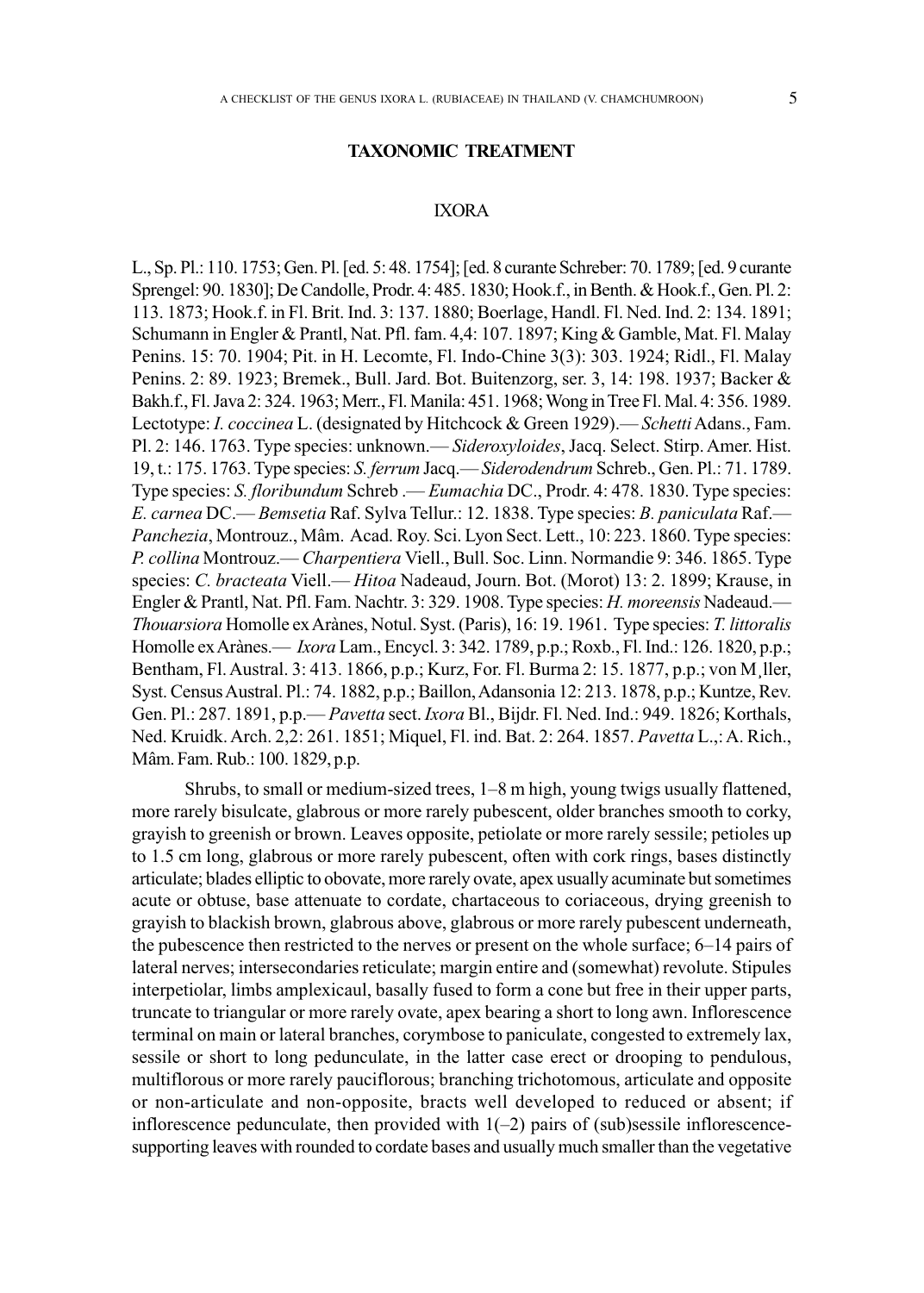leaves, but with fully developed stipules; modified inflorescence-supporting leaves usually absent in sessile inflorescence; peduncle and inflorescence axes usually red to purplish, glabrous or variously pubescent; first order bracts with the stipular parts fused to an ovate blade with a central awn, the foliar part either absent or forming small leaves (in sessile inflorescences) or with or without stipular parts, the foliar parts connate, triangular and vaulted (in pedunculate inflorescences); higher order bracts with stipular parts absent, the foliar parts narrowly triangular and vaulted, fimbriate or filiform. Ultimate flower triads with flower sessile to long pedicellate (up to 2.5 cm), the pedicel of the central flower sometimes shorter than the pedicels of the lateral ones; bracteoles usually present on most pedicels, often connate and opposite at the base of ovary or on the pedicel or non-opposite along the pedicels, widely triangular to filiform or ovate, with obtuse to acuminate tips. Flowers 4 merous, hermaphrodite, fragrant, white, pale pink, or red shading orange, calyx together with ovary often red, glabrous to pubescent outside, often pubescent and always provided with colleters at the base of the lobes inside; tube usually short, truncate or dentate; lobes triangular to linear or ovate with rounded to acuminate tips, their bases sometimes overlapping; corolla white, pink, yellow, orange or red, the colour usually darker in bud and corolla lobes paler than tube, glabrous or more rarely pubescent outside; tube cylindrical, slender, slightly widening at the throat, 0.5–8 cm long; lobes contorted to the right in bud, spreading or reflexed at anthesis, with obtuse to acuminate eccentric apices, mostly glabrous at the adaxial side but sometimes with long spreading hairs near the throat; stamens exserted at anthesis; filaments 0.5–10 mm long, inserted at the throat of the corolla tube; anthers linear, basifixed to inframedifixed, bases sagittate, apex with a sterile appendage; ovary small, usually cup-shaped, 2-locular, glabrous to pubescent outside, its wall containing many tannins; ovule anatropous to hemi-anatropous, pendulous, attached to the upper half of the massive septum, with adaxial obturator; style slender, exserted, usually glabrous; stigma bilobed or rarely 3–4-lobed, lobes often recurving. Fruits drupaceous, more or less bilobed, with persistent calyx, red or black when ripe, containing (1–)2 one-seeded pyrenes; pyrenes hemispherical to hemiovoid, with convex abaxial side and flat subapically perforated adaxial side, leathery to crustaceous to stony, often with performed germination slit(s);  $\operatorname{seed}$   $\pm$  the same shape as the pyrenes, reddish brown, with large adaxial excavation continuing into a basal vertical groove; extreme thickening of the seed-coat around the adaxial excavation absent; endosperm horny, in some species showing traces of rumination around the adaxial excavation; embryo dorsal, somewhat cured, with foliaceous cotyledons; radicle inferior.

Twenty-nine taxa of *Ixora* have been recorded in Thailand. Three species are identified as new to science but are withheld until good flowering and fruiting material are available.

### KEY TO THE SPECIES OF IXORA IN THAILAND

1. Branchlets of inflorescence never opposite (though sometimes subopposite) and never articulate. Flowers rarely in distinct triads; pedicels never articulate

2. Leaf base rounded or cordate; leaves sessile or subsessile **3. I. brunnescens**

- 2. Leaf base cuneate; leaves distinctly petiolate
- 3. Awn of stipule 5–7 mm long; corolla tubes 23–25 mm long, lobes (5–)5.5 mm long; southeastern Thailand only **9. I. dolichophylla**
- 3. Awn of stipule 1–3 mm long; corolla tubes 7–10 mm long, lobes 2–4 mm long; peninsular Thailand only **12. I. grandifolia**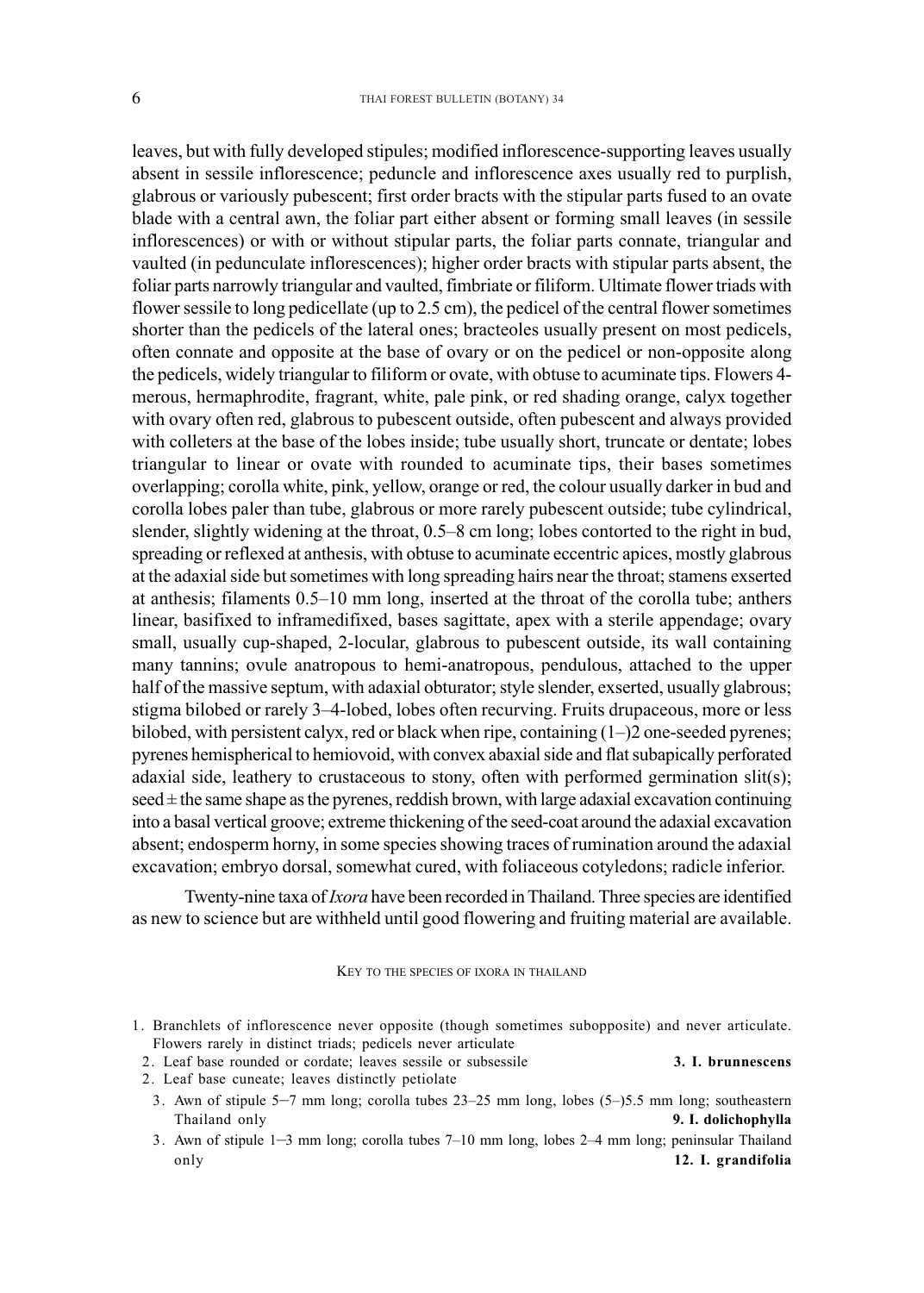- 1. Branchlets of inflorescence all opposite and articulate. Flowers in distinct triads; pedicels of lateral flowers articulate at base
- 4. Leaves drying blackish brown
	- 5. Leaves (at least lower leaf surface) densely covered with short spreading hairs
		- 6. Both lower and upper surface hairy; awn of stipule 10–20 mm long

**4b. I. brunonis** subsp. **kratensis**

- 6. Only lower leaf surface densely covered with short spreading hairs; awn of stipule less than 10 mm long
	- 7. Stipule sheath 8–12 mm long and awn 5–8 mm long **25. Ixora** sp. 1
- 7. Stipule sheath  $5-6$  mm long and awn  $1-2$  mm long
- 5. Leaves entirely glabrous
	- 8. Anthers and exserted style and stigmas longer than or about as long as corolla lobes
		- 9. Corolla tube 13–20 mm long; inflorescence sessile or subsessile (peduncles only to ca. 3 mm long) **11. I. fusca**
		- 9. Corolla tube 20–35 mm long; inflorescence distinctly stalked (peduncles up to ca. 45 mm long) **20. I. nigricans**
	- 8. Anthers and exserted style and stigmas shorter than corolla lobes

10. Corolla tube puberulous both outside and inside

- 11. Throat of corolla glabrous **18a. I. lucida** var. **lucida**
- 11. Throat of corolla with long spreading hairs **18b. I. lucida** var. **densipila**
- 10. Corolla entirely glabrous
	- 12. Leaf base cordate **15. I. kerrii**
	- 12. Leaf base never distinctly cordate
		- 13. Individual flowers subtended by large, conspicuous oblong-ovate bracteoles (6–10 x 2.5–4.5 mm) covering the ovary **24. I. umbellata** var. **multibracteata**
		- 13. Individual flowers partially subtended by much smaller bracteoles, reaching at most the middle of ovary
			- 14. Inflorescences pendulous, their stalks 10 cm or considerably longer **22. I. pendula** 14. Inflorescences erect, their stalks much shorter than 10 cm
				- 15. Leaves up to  $6.5(-10)$  mm long and up to 3.5 cm wide, with up to  $8(-10)$  pairs of lateral veins; flowers white, fragrant **2. I. bracteolata**
				- 15. Leaves  $10.5-19.5$  by  $4.7-7.2$  cm, with  $12-26$  pairs of lateral veins; flowers orange, turning red.not fragrant 17. **I.** lobbii orange, turning red,not fragrant
- 4. Leaves not drying blackish brown
	- 16. Calyx lobes leafy, oblong-ovate to oblong-lanceolate, at least twice as long as the calyx tube

**10. I. finlaysoniana**

- 16. Calyx lobes not leafy, narrowly triangular or linear, shorter than calyx tube or at least not more than twice as long
	- 17. Leaves (at least lower leaf surface) densely covered with short spreading hairs
	- 18. Leaf base cordate **4a. I. brunonis** subsp. **brunonis** 18. Leaf base never distinctly cordate 19. Leaves 27–33 by 9–10.5 cm **1. I. betongensis** 19. Leaves considerably smaller, to 20 cm long and 8 cm wide at the most 20. Awn of stipule 1–3 mm long; corolla tube 13–22 mm **21. I. opaca** 20. Awn of stipule < 1 mm long; corolla tube 30–37 mm **16. I. lakshnakarae** 17. Leaves entirely glabrous 21. Leaf blades 10–20 cm wide 22. Stipule sheaths 5–8 mm long, awn 3–4 mm<br>
	22. Stipule sheaths 2–3(–5) mm long, awn 1–2 mm<br>
	20. **I. merguensis** 22. Stipule sheaths  $2-3(-5)$  mm long, awn  $1-2$  mm 21. Leaf blades to 10 cm wide, but usually less 23. Awn of stipule 10–25 mm long **13. I. henryi** 23. Awn of stipule always < 10 mm long 24. Inflorescence (sub) sessile 25. Leaf blades 2.5–7.5 mm long, stipule awn 1–2 mm long **7. I. cibdela** 25. Leaf blades > 7.5 mm long, stipule awn 2–4 mm long 26. Leaf blades 12–18 by 5–6.5(–7) cm, petioles 8–10 mm; stipular sheath 5– 7 mm long, awn 2–3 mm long **27. Ixora** sp. 3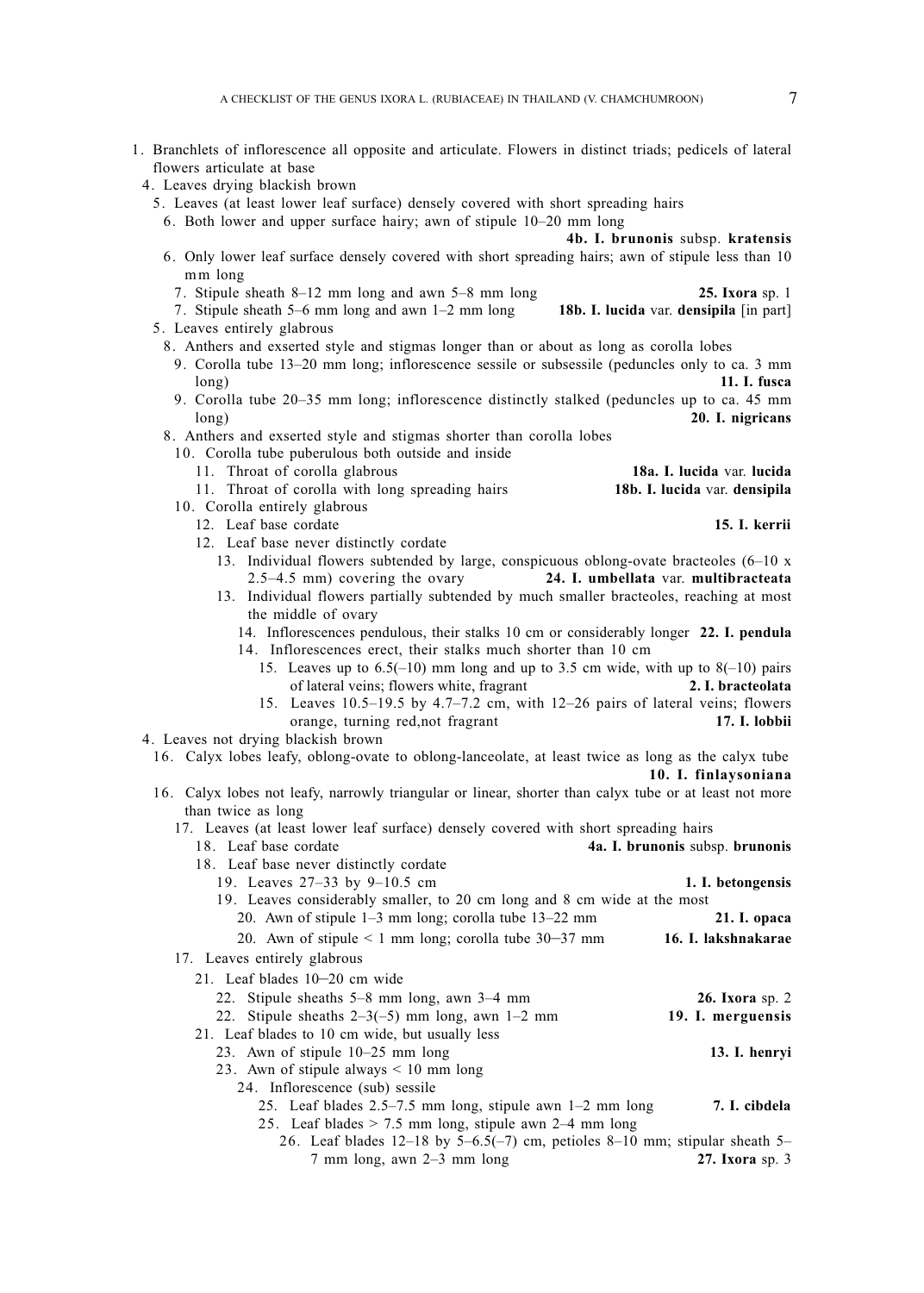| 26. Leaf blades $8.5-12.0(-18)$ by $2-3.1(-5)$ cm, petioles 4-6 mm; stipular                                                                                                                                                            |
|-----------------------------------------------------------------------------------------------------------------------------------------------------------------------------------------------------------------------------------------|
| sheath $8-10$ mm long, awn $3-4$ mm long<br>23. I. phuluangensis                                                                                                                                                                        |
| 24. Inflorescence pedunculate                                                                                                                                                                                                           |
| 27. Flowers orange-red, sometimes fading orange-yellow, not fragrant                                                                                                                                                                    |
| 14. I. javanica                                                                                                                                                                                                                         |
| 27. Flowers white or pinkish, often fragrant                                                                                                                                                                                            |
| 28. Corolla tube 25–35 mm long<br>6. I. cambodiana                                                                                                                                                                                      |
| 28. Corolla tube only up to 15 mm long                                                                                                                                                                                                  |
| 29. Corolla tube $5-12$ mm long; leaf blades $20-29$ cm long<br>5. I. butterwickii                                                                                                                                                      |
| 29. Corolla tube 12–15 mm long; leaf blades 11.5–21.5 cm long                                                                                                                                                                           |
| 8. I. diversifolia                                                                                                                                                                                                                      |
|                                                                                                                                                                                                                                         |
| <b>gensis</b> Craib, Bull. Misc. Inform. Kew 1910: 425. 1910; Fl. Siam. 2: 150. 1934.<br>d, Yala, Betong, Kerr 7639 (holotype <b>K</b> !; isotype <b>BK</b> !).                                                                         |
| nd.— PENINSULAR: Yala (Betong), Narathiwat (Waeng).                                                                                                                                                                                     |
| vution.— Endemic to Thailand.                                                                                                                                                                                                           |
| sy.— Evergreen forest, along streams, ca. 300 m; flowering March, fruiting                                                                                                                                                              |
| :ular.— Khem betong (เข็มเบตง) (Central).                                                                                                                                                                                               |
| - Distinguished from <i>I. merguensis</i> Hook. f. by having hirsute lower leaf<br>glabrous corolla tubes. Given that the species occurs in the southernmost<br>nd, it is likely that it can also be expected in neighbouring Malaysia. |
| e <b>olata</b> Craib, Bull. Misc. Inform. Kew 1932: 426. 1932; Fl. Siam. 2: 150. 1934.<br>d, Trat, Ta Kum, $Put 2887$ , (holotype <b>K</b> !; isotype <b>BK</b> !).                                                                     |
| nd.— SOUTHEASTERN: Chanthaburi (Khao Soi Dao, Chantabun, Pong Nam                                                                                                                                                                       |

**1. Ixora betongensis** Craib, Bull. Misc. Inform. Kew 1910: 425. 1910; Fl. Siam. 2: 150. 1934. Type: Thailand, Yala, Betong, Kerr 7639 (holotype **K**!; isotype **BK**!).

Thailand.— PENINSULAR: Yala (Betong), Narathiwat (Waeng).

Distribution.— Endemic to Thailand.

Ecology.— Evergreen forest, along streams, ca. 300 m; flowering March, fruiting unknown.

Vernacular.— Khem betong (เข็มเบตง) (Central).

Notes.— Distinguished from *I. merguensis* Hook. f. by having hirsute lower leaf surfaces and glabrous corolla tubes. Given that the species occurs in the southernmost part of Thailand, it is likely that it can also be expected in neighbouring Malaysia.

**2. Ixora bracteolata**Craib, Bull. Misc. Inform. Kew 1932: 426. 1932; Fl. Siam. 2: 150. 1934. Type: Thailand, Trat, Ta Kum, *Put* 2887, (holotype **K**!; isotype **BK**!).

Thailand.— SOUTHEASTERN: Chanthaburi (Khao Soi Dao, Chantabun, Pong Nam Ron, Makham), Rayong (Khao Chamao), Sa Kaeo (Khlong Nam Sai), Trat (Tha Kum); PENINSULAR: Nakhon Si Thammarat (Khao Klong Mi), Phatthalung (Khao Pu Khao Ya).

Distribution.— Endemic to Thailand.

Ecology.—Along streams in evergreen forest, 170–400 m; flowering March–Aug., fruiting Oct.–Dec.

Vernacular.— Kanlakahom (กัลละกะฮ้อม) (Chanthaburi).

Notes.— This species is related to *I. lucida* R. Br. ex Hook.f. and *I. eugenioides* Pierre ex Pit.. From the former it may be distinguished by the bracteoles being longer than the receptacle and the corolla tube being glabrous on the outside, and from the latter by the narrower stipules and calyx segments and the longer corolla tube.

**3. Ixora brunnescens** Kurz, J. & Proc. Asiat. Soc. Bengal 2: 317. 1872; For. Fl. Burma. 2: 24. 1877; Hook.f. in Fl. Brit. Ind. 3: 143. 1882; Brandis, Ind. Trees.: 389. 1921; Craib in Fl. Siam. 2: 150. 1934; Bremek., Jour. Bot.: 324. 1937. Type: Burma, Andaman Sea, Long Island, *Parkinson* 746 (lectotype **K**!, selected here; isolectotype **DD**, not seen).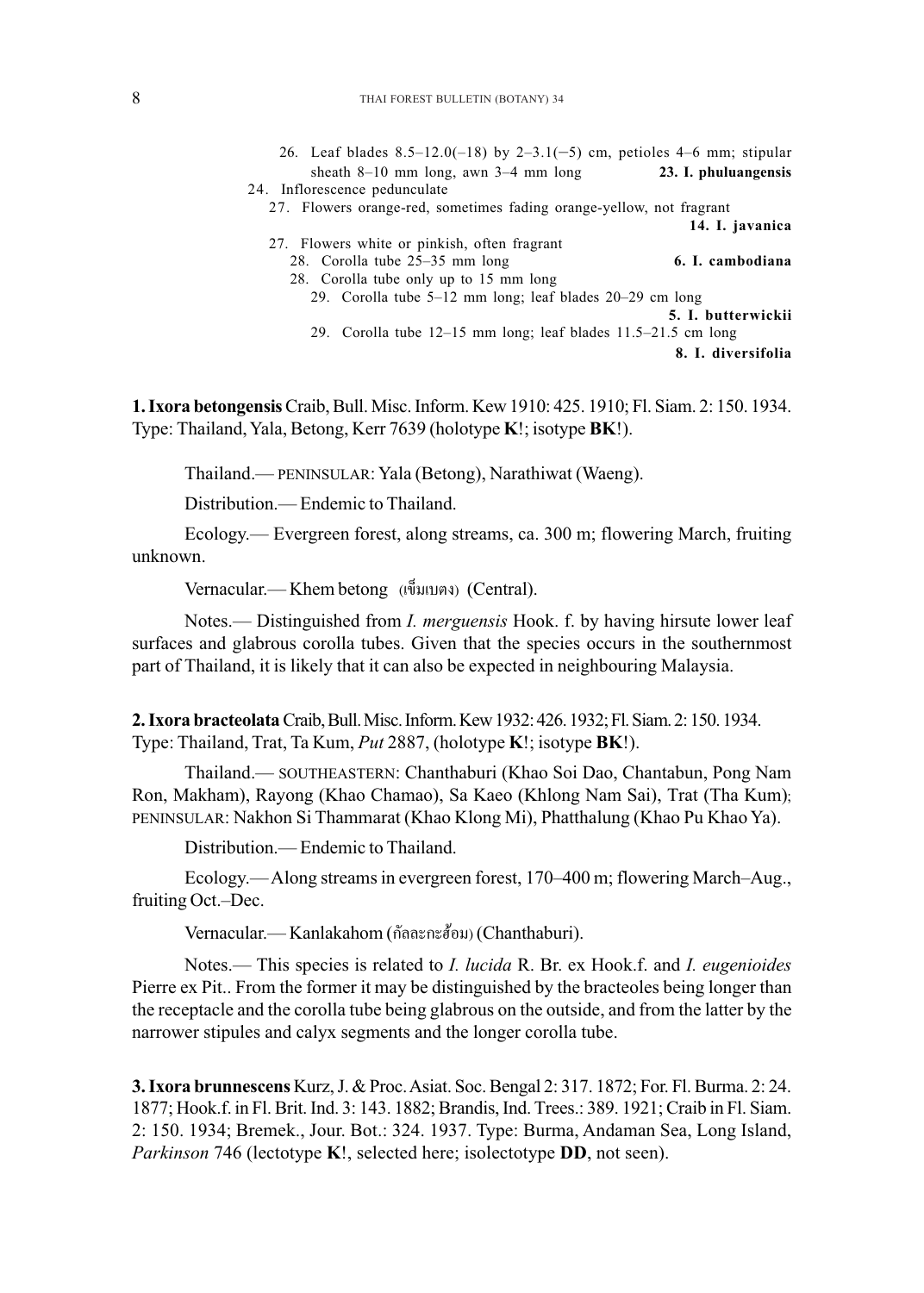Thailand.—PENINSULAR: Phangnga (Ko Similan, Ko Si, Ko Hok, Hat Thong Muang), Krabi (Ao Maya, Ko Pi Pi Le), Satun (Ko Tarutao), Trang (Ko Kradan). Thailand.—PENINSULAR: Si, Ko Hok, (Ao Maya, Ko Pi Pi Le), Satun (Ko Tarutao), Trang (Ko Kradan).

Distribution.— Andaman and Nicobar Islands, Peninsular Thailand.

Ecology.— Beach forest and limestone forest near seashore; flowering Nov.–April; fruiting March–July.

Note.— *Ixora brunnescens* resembles *I. grandifolia* in its inflorescence but the leaves are very differently shaped and almost or altogether sessile.

**4. Ixora brunonis** Wall. ex G. Don, Gen. Syst., 3: 573. 1834; Kurz, For. Fl. Burma, 2: 20. 1877; Hook.f. in Fl. Brit. Ind.. 3: 139. 1882; King & Gamble, Mat. Fl. Malay Penins. 15: 72. 1904; Brandis, Ind. Trees: 388. 1921; Ridl., Fl. Malay Penins. 2: 91. 1923; Craib in Fl. Siam. 2: 151. 1934; Corner, Gard. Bull. Straits Settlem. 11: 183. 1941; Wong, Tree Fl. Mal. 4: 356. 1989. Type: Malaysia, Penang, *Wallich* 6136 (holotype **K**!).

### KEY TO THE SUBSPECIES

Petioles < 10 mm long, leaf blades oblanceolate or obovate, base cordate (Peninsular Thailand, Malay Peninsula) subsp. **brunonis** Petioles mostly > than 10 mm, leaf blades elliptic or oblong, base rounded or cuneate (Southeast Thailand) subsp. **kratensis** 

**4a.** subsp. **brunonis.—** *I. brevidens* Craib, Bull. Misc. Inform. Kew 1932: 426. 1932; Fl. Siam. 2: 150. 1934. Type: Thailand, Huai Yang, *Put* 3253 (holotype **K**!; isotype **BK**!).

Thailand.**—** NORTHERN: Kamphaeng Phet (Sanfala); SOUTHWESTERN: Kanchanaburi (Khaeo Noi, Sang Khla), Phetchaburi (Thorthip Falls), Prachuap Khiri Khan (Haui Yang); PENINSULAR: Chumphon (Dan Chumphon), Ranong (Bunyapan Falls, Khlong Na Kha, Wat Tapotharam), Surat Thani (Ban Kop Kep, Chieo Lan dam, Khlong Phanom, Khao Sok), Phangnga (Nai Chong), Phuket (7th Day Adventist Hospital), Krabi (Ao Luk, Ao Nang, Khao Pra Bang Kram, Khao Phanom Bencha), Nakhon Si Thammarat (Chawang, Thung Song, Krung Ching Falls, Ka Rom Falls ), Phatthalung (Khao Pu Khao Ya), Trang (Khao Chong, Khao Kaep, Khao Sung, Lumphura, Thung Khai), Satun (Ban Tan, Ko Tarutao, Thale Ban, Khuan Kalong), Songkhla (Hat Yai, Boripat Falls, Khao Kho Hong, Ban Rainuea), Narathiwat (Buketamon). **4a.** subsp. **brunonis.—***I. brevidens* Craib, Bull. Misc. Inform. Kew 1932: 426. 19:<br>
Siam. 2: 150. 1934. Type: Thailand, Huai Yang, Put 3253 (holotype K!; isotype BK!).<br>
Thailand.— NORTHERN: Kamphaeng Phet (Sanfala); SOU

Distribution.— Southern Myanma and Tenasserim, Thailand, Peninsular Malaysia, Singapore.

Ecology.— Common in evergreen forest, 30–800 m; flowering Jan.–Sept., fruiting Oct.–June.

Vernacular. — Ngo  $(\text{N} \mathcal{E})$  (Satun).

Notes.— *Ixora brevidens* Craib is a synonym of *I. brunonis* Wall. ex G.Don, Craib (1934) stated in the original publication of *I. brevidens* that it differs from *I. brunonis* in having a shorter indumentum on the lower surface of the leaf and shorter calyx segments. These characters are regarded as normal variations within the species. Both have the same floral characters.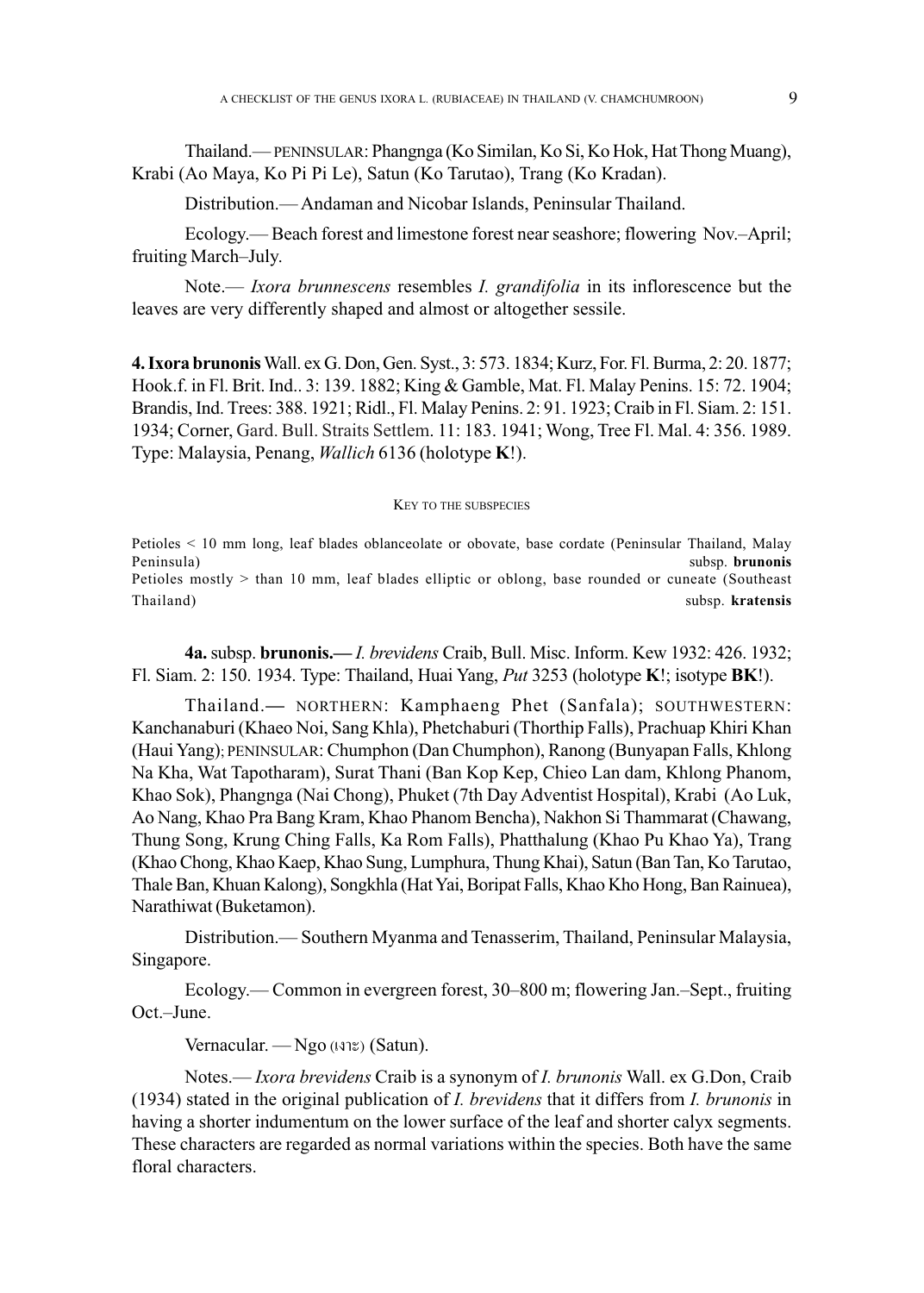**4b.** subsp. **kratensis** (Craib) V. Chamchumroon, Thai For. Bull. (Bot.) 33: 8. 2005.— *I. kratensis* Craib, Bull. Misc.Inform. Kew 1932: 427. 1932; Fl. Siam. 2: 159. 1934. Type: Thailand, Trat, Bo Rai, *Kerr* 9473 (holotype **K**!; isotype **BK**!).

Thailand.— SOUTHEASTERN: Rayong (Khao Cha Mao), Chanthaburi (Khao Soi Dao, Khao Sa Bap, Makham, Phlio Falls), Trat (Bo Rai, Dan Chumphon, Khao Saming, Khao Kop, Ko Chang, Huai Rang).

Distribution.— Endemic to Southeastern Thailand.

Ecology.— Common in evergreen forest, also in secondary forest, 150–900 m; flowering Aug.–Dec., fruiting Sept.–Jan.

Vernacular.— Khem khon (เข็มขน), nuan paeng (นวลแป้ง) (Southeastern).

Notes.— Craib (1932) stated in the original publication of *I. kratensis* that it differs from *I. brunonis* in having petiolate leaves and shorter corolla lobes and calyx segments. These differences, however, only hold for a few collections (e.g. *Kerr* 9473, *Put* 2936). The reproductive characters of the two are the same. *Ixora kratensis* Craib is, therefore, reduced to a subspecies of *I. brunonis*. The two subspecies only differ in some vegetative characters: subsp. *kratensis* has leaves with a cuneate to rounded base and oblong blades, subsp. *brunonis* always has leaves with a cordate base and oblanceolate or obovate blades.

**5.Ixora butterwickii**Hole, Ind. For. 14: 16. 1919; Ind. For. Rec. 7(4): 1. 1919; Craib, Fl. Siam. 2: 151. 1934; Bremek., Journ. Bot.: 172. 1937. Type: Burma, Yamethin Distr., Inbinyedwet, *Butterwick* 19978 (holotype **K**!, isotype **DD**).— *I. butterwickii* Hole var. *lepida* Craib, in Fl. Siam. 2: 152. 1934. Type: Thailand, Chiang Mai, Pang Tong, *Put* 3811 (holotype **K**!; isotype **BK**!).

Thailand.— NORTHERN: Chiang Mai (Ban Pan Mon, Ban Ta Fang, Doi Chiang Dao, Doi Pa Kluai, Doi Inthanon, Doi Lon, Doi Mae Sakut, Doi Meun, Doi Suthep, Mae Klang Falls, Mae Chaem, Mae Rim, Mae Ta, Huai Pan Si, Huai Pu, Pang Fean, Pang Tong, Pong Yaeng, Mae Mae), Chiang Rai (Doi Luang, Pang Tong), Kamphaeng Phet (Mae Wong), Thailand.— NORTHERN: Chiang Mai (Ban Pan Mon, Ban Ta Fang, Doi Chiang Dao,<br>Doi Pa Kluai, Doi Inthanon, Doi Lon, Doi Mae Sakut, Doi Meun, Doi Suthep, Mae Klang<br>Falls, Mae Chaem, Mae Rim, Mae Ta, Huai Pan Si, Huai Pu, Pang F Son (Pai), Nan (Doi Phukha), Phrae (Haui Khamin, Haui Lo, Mae Sae), Phayao (Doi Luang), Sukhothai (Khirimat, Khao Luang), Tak (Thi Lo Su Falls), Uttaradit (Phu Soi Dao); NORTHEASTERN: Khon Kaen (Phu Khieo), Loei (Phu Luang); EASTERN: Nakhon Ratchasima (Pak Thong Chai); SOUTHWESTERN: Kanchanaburi (Ban Chakhae Yai, Khao Liao Long, Railoe, Sangkhla Buri, Tinuai forest protection unit); SOUTHEASTERN: Chanthaburi (Khao Soi Dao).

Distribution.— Central Myanma and Thailand.

Ecology.— In hill evergreen forest or mixed deciduous forest, 900–1,300 m, rarely found in dry evergreen forest; flowering Nov.–May, fruiting Jan.–Aug.

Vernacular.— Khem pa (เข็มป่า) (Chaing Mai), khem phuang komen (เข็มพวงโกเมน) (Northern), khem phuang (เข็มพวง) (Southeastern).

Notes.— This species resembles *I. spectibilis* Wall. ex G.Don but the leaves are usually broader and with more numerous lateral nerves, with conspicuously articulate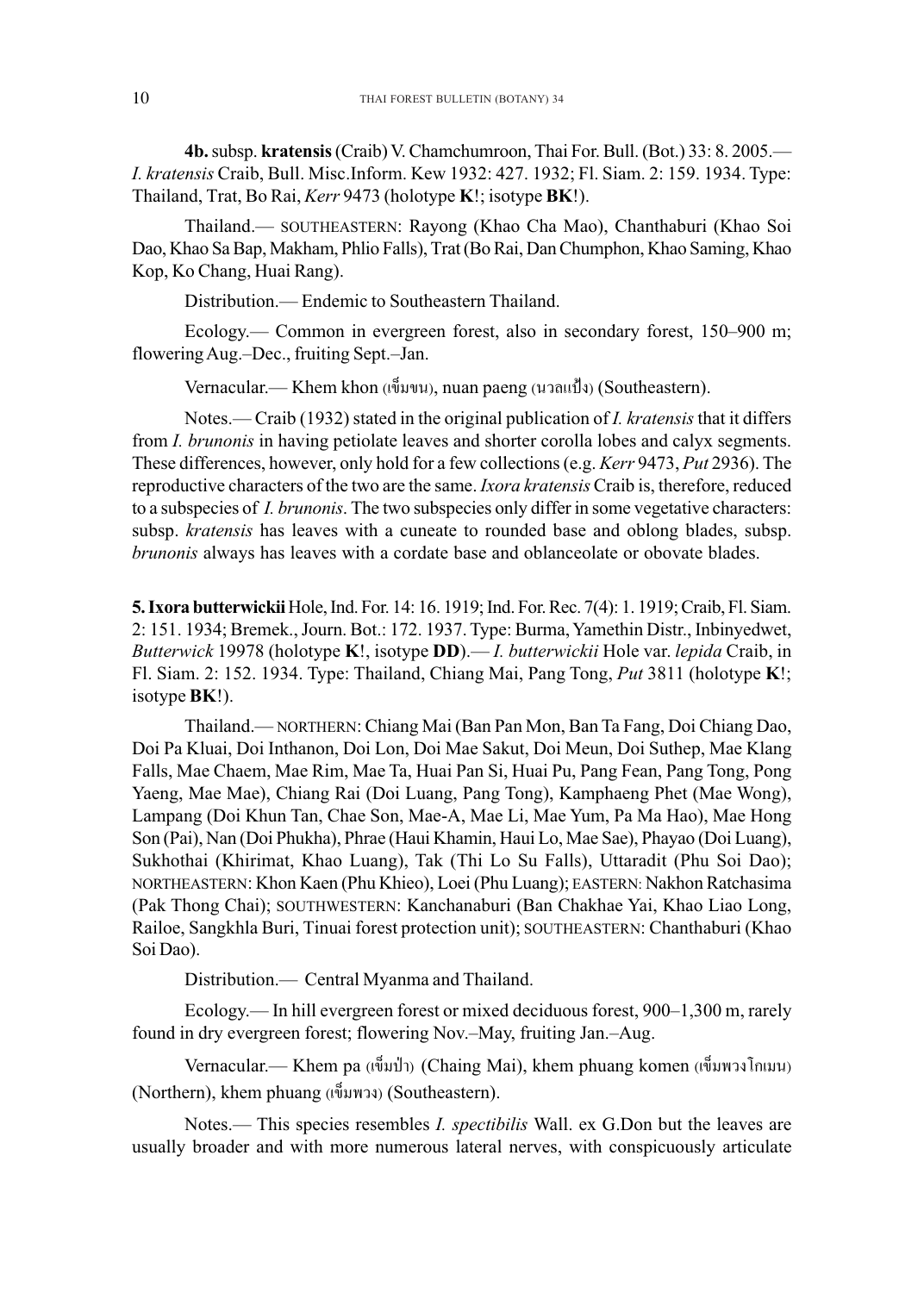inflorescence and considerably shorter calyx segments. The species is often confused with *I. cibdela* Craib but the latter has sessile or subsessile leaves, inflorescences with a peduncle not longer than 5 cm and shorter calyx and corolla lobes. Craib's (1934) var. *lepida* does not seem worth upholding; it refers to some collections (*Winit* 1681, etc.) with a shorter corolla tube but which, however, fall in the size range of other specimens.

**6. Ixora cambodiana** Pit. in H. Lecomte, Fl. Indo-Chine 3: 320. 1924; V. Chamchumroon, Thai For. Bull. (Bot.) 31: 7. 2003. Types: Cambodiana, without locality, *Jullien* s.n. (syntype **P**); Vietnam, Co-phah, between Hanoi and Bac-ninh, *Balansa* s.n. (syntype **P**).

Thailand.— NORTHEASTERN : Nakhon Phanom (Dong Bang-I); EASTERN: Buri Ram (Phanom Dong Rak).

Distribution.— Thailand, Cambodia, Vietnam.

Ecology.— Dry evergreen forest; flowering April–May, fruiting June–July.

Notes.— This species is closed to *I. diversifolia* but *I. cambodiana* does not produce inflorescence-supporting leaves, and the calyx lobes and corolla tube are longer than in *I. diversifolia*.

*Chamchumroon* 1472 was collected from a plant cultivated in the Rubiaceae section of the Northeastern Botanical Garden (Dong Fa Haun), Ubon Ratchathani. This plant had originally been collected in Khao Phanom Dong Rak Wildlife Sanctuary, Buri Ram.

**7. Ixora cibdela** Craib, Bull. Misc. Inform. Kew 1914: 127. 1914; Fl. Siam. 2: 153. 1934; Pit. in H. Lecomte, Fl. Indo-Chine 3: 329. 1924. Type: Thailand, Doi Sutep, *Kerr* 1706 (holotype **K**!; isotype **BK**!).*— I. grandifolia* Zoll. & Mor. var. *glabra* Craib, Bull. Misc. Inform. Kew 1911: 394. 1911; Pit. in H. Lecomte, Fl. Indo-Chine 3: 317. 1924. —Type: Thailand, Doi Sutep, *Hosseus* 178 (holotype **K**!).—*I. collinsae* Craib, Bull. Misc. Inform. Kew : 127. 1914; Pit. in H. Lecomte, Fl. Indo-Chine 3: 330. 1924. Type: Thailand, Sriracha, *Collins* 60 (holotype **K**!).*— I. cibdela* Craib var. *puberula* Craib in Fl. Siam. 2: 154. 1934. —Type: Thailand, Trat, Haui Reng, *Kerr* 17601 (holotype **K**!; isotype **BK**!).

Thailand.— NORTHERN: Chiang Mai (Doi Suthep, Mae Klang, Mon Tha Thong, Wiang Rong, Ob Luang), Lampang (Mae Li, Mae Kam, Mae Yom, Khun Tan), Mae Hong Son, Phrae, Phitsanulok (Phu Miang, Thung Salaeng Luang), Sukhothai (Muang Kao), Tak ( Phumiphol dam, Lan Sang), Uttaradit (Huai Maeng Nao); NORTHEASTERN: Phetchabun (Chon Dan, Khao Phaya Po, Buengsamphan, Pak Tok), Loei (Phu Luang), Khon Kaen (Fai Pha Ya Nak, Thap Phaya Suea Falls), Mahasarakham (Pa Khok Dong Khaeng), Mukdahan (Phu Hin Thoep), Nong Khai (Bung Khla), Sakon Nakhon (Kum Phum Falls, Haui Nam Pung), Ubon Ratchathani (Phu Chan Dang); EASTERN: Chaiyaphum (Ban Chilongnaua), Nakhon Ratchasima (Ban Chum Saeng, Huai Thalang, Non Ra Wiang, Pak Thong Chai, Si Kio, Katok, Wang Nam Khieo); SOUTHWESTERN: Kanchanaburi (Linthin, Sisawat, Sangkhla Buri), Phetchaburi (Khao Son), Prachuap Khiri Khan (Huai Yang Falls, Hat Wanakorn, Khao Kradai, Pran Buri), Ratchaburi (Ko Lak), Uthai Thani (Huai Kha Khaeng); CENTRAL: Nakhon Nayok (Salika Falls, Nang Rong, Wang Ta Khrai Falls), Nakhon Sawan (Khao Mu Si), Saraburi (Phu Khae, Sam Lan Falls); SOUTHEASTERN: Chanthaburi (Chanthabun, Khlong Narai Falls, Khao Soi Dao, Khao Sabap, Laem Sing, Makham, Khlong Mok, Krathing Falls),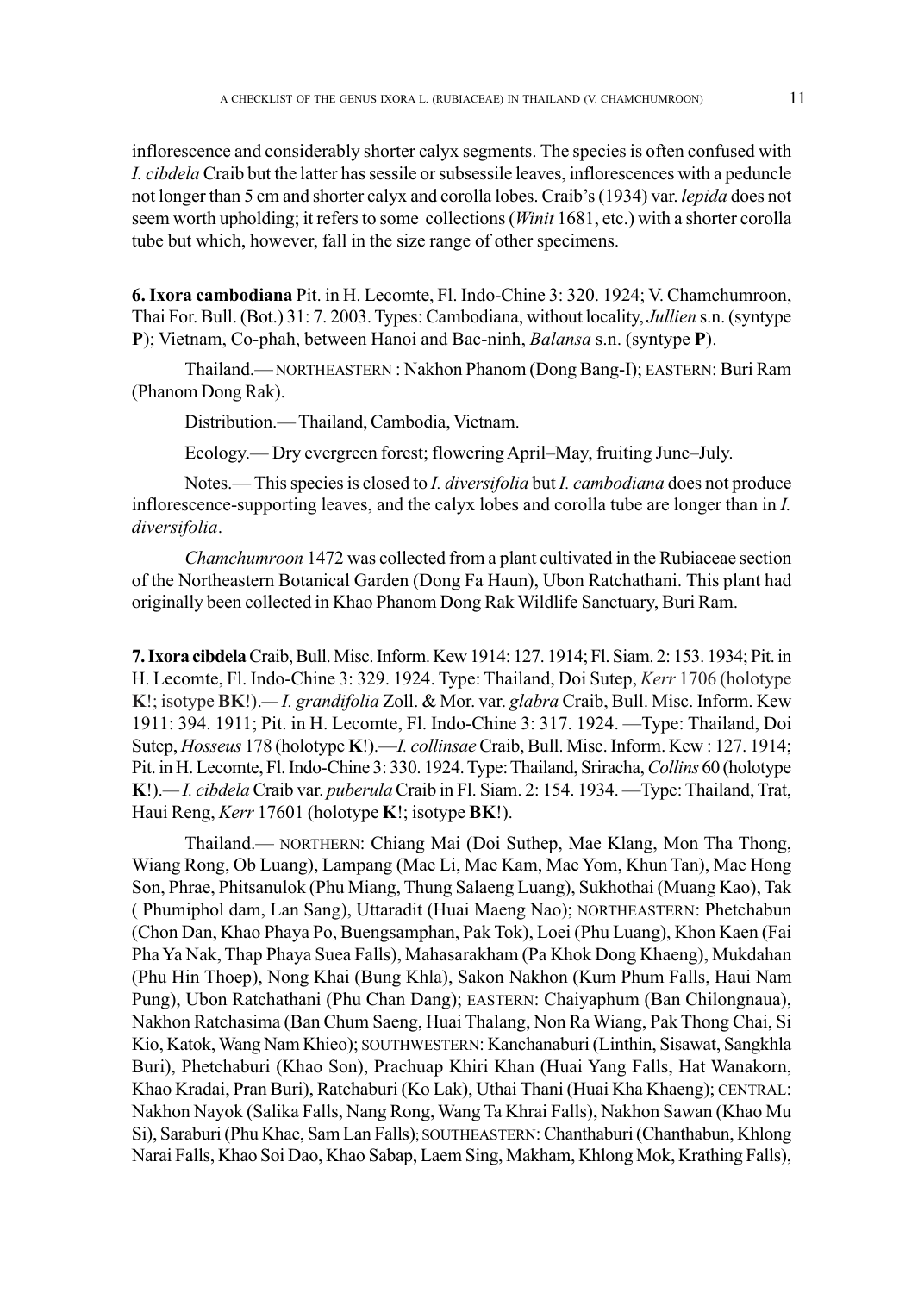Chon Buri (Chantatrain Falls, Hup Bon, Khao Din, Khao Khieo, Ko Samaesarn, Nong Kae, Nong Yai Bo, Laem Chabang, Satthahip, Sriracha), Prachin Buri (Khao E-To, Haew Narok Falls), Rayong (Ban Phae, Khao Cha Mao), Sa Kaeo (Ang Ruenai, Thap Phaya, Wathana Nakhon), Trat (Ban Rai, Huai Reng, Khao Saming, Ko Chang, Khlong Phlu Falls, Ko Kut, Than Ma Yom Falls); PENINSULAR: Chumphon (Khao Wiang), Surat Thani (Ko Samui).

Distribution.— Thailand, Cambodia.

Ecology.— Evergreen forest and mixed deciduous forest, 20–1,300 m; flowering Nov.–May, fruiting April–Nov.

Vernacular.— Khem ta kai (เข็มตาใก่), khem pa (เข็มป่า), khem doi (เข็มดอย).

Uses.— Roots, bark and leaves are locally used for medicinal purposes.

Notes.— According to Craib this species differs from *I. collinsae* in having pedunculate inflorescences and laxer flowers (Craib, 1934). This cannot be upheld as inflorescence structure is variable in *I. cibdela* (peduncle sizes range from relatively long to virtually absent). In addition, *I. cibdela* var. *puberula* Craib falls within the range of "typical" *cibdela* and should, therefore, be reduced to synonym status.

*Ixora grandifolia* var. *glabra*, originally described from Doi Suthep, has nothing to do with "typical" *I. grandifolia*, a species from peninsular Thailand, characterized by strikingly different (i.e. non-articulate) inflorescences.

**8. Ixora diversifolia** Wall. ex Kurz, For. Fl. Burma 2: 22. 1877; Hook.f., Fl. Brit. Ind. 3: 141. 1880; Ridl., Mat. Fl. Malay Penins. 15: 157. 1923; Fl. Malay Penins. 2: 96. 1923; Pit. in H. Lecomte, Fl. Indo-Chine 3: 315. 1924; Craib, Fl. Siam. 2: 150. 1934. Type: Myanma, Amherst, *Wallich* 6146 (holotype **K**!).*— I. pendula* Jack form 1 Corner, Gard. Bull. Straits Settlem. 11: 226. 1941. Type: Malaysia, no further locality data, *Wray* 3491 (type **SING**, not seen).

Thailand.— SOUTHWESTERN: Phetchaburi (Torthip Falls); PENINSULAR: Chumphon (Ka Por Falls, Ko Mattra), Ranong (Kapur, Ko Chang), Surat Thani (Ko Phangan, Ko Tao), Phangnga (Khao Tham Thing Lang, Ko Similan), Nakhon Si Thammarat (Khao Phra Mi, Khao Sun, Ko Hin Sung, Ko Kra), Trang (Khao Chong), Satun (Klaun Tan, Thung Wa, Thale Ban), Songkhla (Ton Nga Chang), Pattani (Khao Laivi).

Distribution.— Myanma (Tenasserim), Andaman Islands, Malay Peninsula.

Ecology.— Evergreen forest, 50–400 m; flowering March–May, fruiting Aug.–Dec.

Notes.— The corollas of this species are much shorter than those of *I. pendula*, moreover, they are white and the leaves are often broader. Nevertheless, the two species appear to be closely allied. Some specimens (e.g. *Kerr* 13913, *Kerr* 16610) seem to be atypical forms of this species.

**9. Ixora dolichophylla** K.Schum., Bot. Tidsskr. 24: 337. 1902; Pit. in H. Lecomte, Fl. Indo-Chine 3: 326. 1924; Craib, Fl. Siam. 2: 155. 1934. Type: Thailand, Ko Chang, *Schmidt* 813 (holotype **C**!).

Thailand.— SOUTHEASTERN: Chanthaburi (Khung Kraben), Trat (Ko Chang).

Distribution.— Endemic to Southeastern Thailand.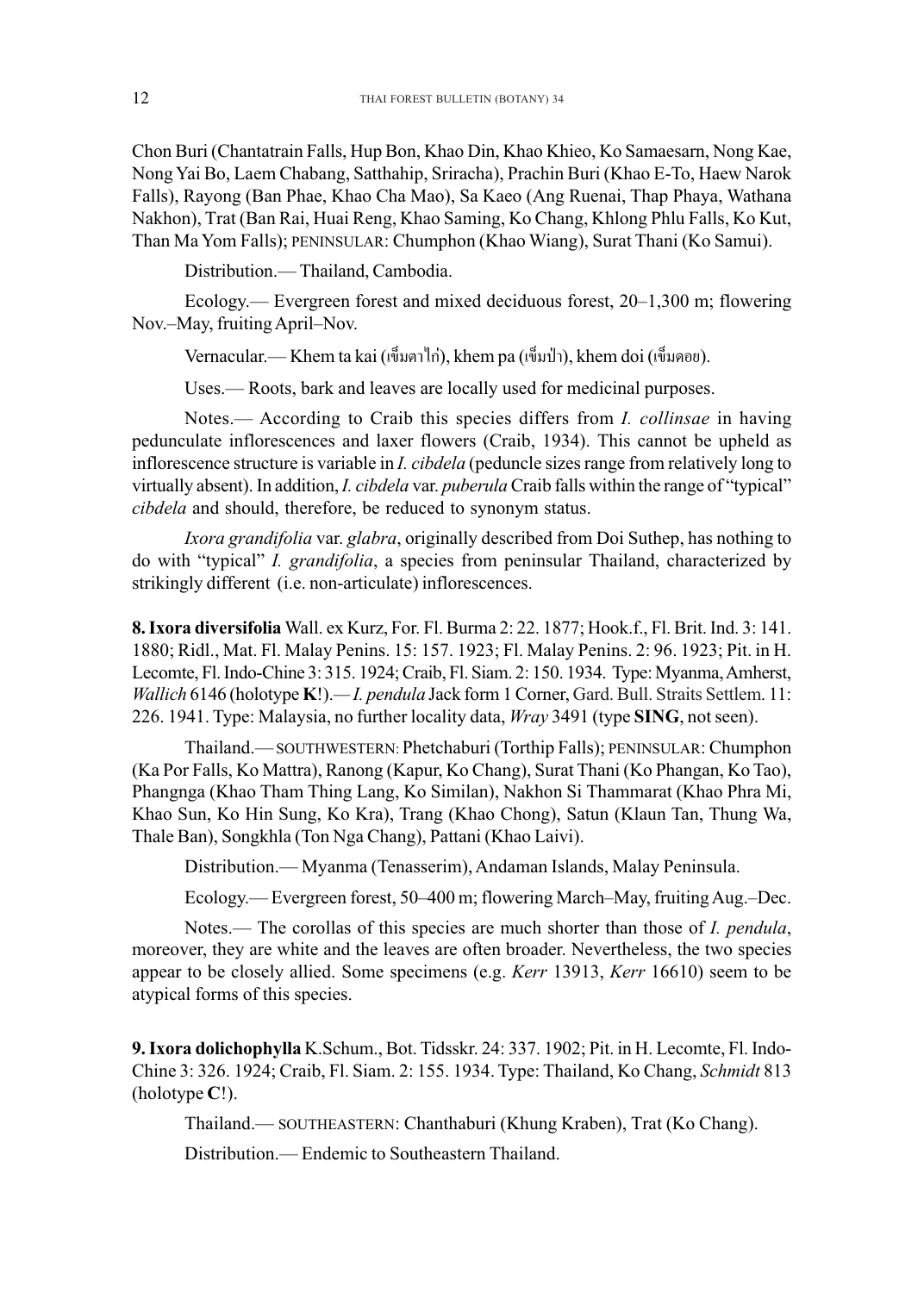Ecology. — Evergreen forest; flowering Oct.–March, fruiting Feb.– April.

Notes.— In the original description, this species was compared with *I. fulgens* Roxb., but if *Kerr* 9272 is correctly identified the affinity to *I. merguensis* Hook.f. is much closer. In general appearance *I. dolichophylla* and *I. merguensis* are very similar but the calyx segments of the former are considerably shorter than those of the latter. *I. crassifolia* Merrill and *I. dongnaiensis* Pierre are probably also closely allied. It appears to be a very rare species confined to a small area in Trat and neighbouring Chanthaburi Province.

10. Ixora finlaysoniana Wall. ex G. Don, Gen. Syst. 3: 572. 1834; Pit. in H. Lecomte, Fl. Indo-Chine 3: 312. 1924; Craib, Fl. Siam. 2: 157. 1934; Corner, Gard. Bull. Straits Settlem. 11: 193. 1941; Backer & Bakh.f., Fl. Java. 2: 162. 1963; Merrill, Fl. Manila.: 451. 1968; Corner, Wayside trees Mal. 2: 637. 1988; Wong, Tree Fl. Mal. 4: 358. 1989; Ho, Câycó Viêtnam 3: 218. 1993. Type: Thailand, Bangkok, *Finlayson* s.n. (holotype **K**!).*— I. merguensis* Hook.f. var. *parvifolia* Williams in Bull. Herb. Boiss., Ser. 2: 954. 1905. Type: Thailand, Bangkok, *Zimmermann* 28 (holotype **K**!). *Zimmermann* 28 (holotype **K**!). Chine 3: 312. 1924; Craib, Fl. Siam. 2: 157. 1934; Corner, Gard. Bull. Straits Settlem. 11: 193.<br>1941; Backer & Bakh.f., Fl. Java. 2: 162. 1963; Merrill, Fl. Manila.: 451. 1968; Corner, Wayside<br>trees Mal. 2: 637. 1988; Won

Thailand.*—* NORTHERN: Mae Hong Son, Nan (Tham Pa Tok), Chiang Mai (Ban Pong Noi, Doi Chiang Dao, Mae Rim, Mae Hat), Lampang (Ngao), Phrae (Mae Kon, Mae Kan), Uttaradit (Phudasom), Phitsanulok (Nakhon Thai); NORTHEASTERN: Loei (Wang Saphung), Nong Khai (Bung Khla), Sakon Nakhon (Phu Phan), Kalasin (Ban Din Suan); EASTERN: Nakhon Ratchasima (Pak Thong Chai, Sakaerat); SOUTHWESTERN: Uthai Thani (Ban Rai, Khao Hin Daeng), Ratchaburi (Ban Pong, Chom Bueng), Phetchaburi (Cha Am ), Prachuap Khiri Khan (Pran Buri); CENTRAL: Chai Nat, Saraburi (Phu Khae, Sam Lan, Wat Prabat); SOUTHEASTERN: Chon Buri (Hup Farang, Khao Kheio, Nong Yai Bu, Sriracha), Chanthaburi (Pong Nam Ron); PENINSULAR: Trang (Khao Chong), Songkhla (Khao Rak Kiat). EASTERN: Nakhon Ratchasima (Pak Thong Chai, Sakaerat); SOUTHWESTERN: Uthai Thani<br>(Ban Rai, Khao Hin Daeng), Ratchaburi (Ban Pong, Chom Bueng), Phetchaburi (Cha Am),<br>Prachuap Khiri Khan (Pran Buri); CENTRAL: Chai Nat, Sarab

Distribution.*—* India, Indochina, Thailand. India, Indochina, Thailand.

Ecology.*—* Evergreen forest, limestone forest; flowering Jan.–April, fruiting May– July.

Vernacular.— Khem phuang khao (เข็มพวงขาว), khem hom (เข็มหอม)(Chai Nat), khem khao (เข็มขาว)(Bangkok), Siamese White Ixora.

Uses.*—* Frequently cultivated as an ornamental all over the country.

Notes.*—* Both *I. finlaysoniana* and *I. umbellata* var. *multibracteata* have rather large,  $\pm$  foliaceous calyx lobes, but in the latter also the bracteoles subtending individual flowers are large (in contrast, they are smaller and linear in *I. finlaysoniana*). *Kerr* 8910, erroneously identified as *I. acuminata* Roxb. (a species that does not occur in Thailand), belongs here. Because of the species frequent use as an ornamental flowering shrub, the general distribution range given above may not be the natural range but may include nonindigenous material (the type, for example, is undoubtedly from a cultivated plant). At least for Thailand, it can be said with certainty that the species also occurs in natural vegetation.

**11. Ixora fusca** Geddes, Bull. Misc. Inform. Kew 1927: 172. 1927; Craib, Fl. Siam. 2: 158. 1934. Type: Thailand, Sriracha, *Collins* 102a (holotype **K**!; syntype **BK**!).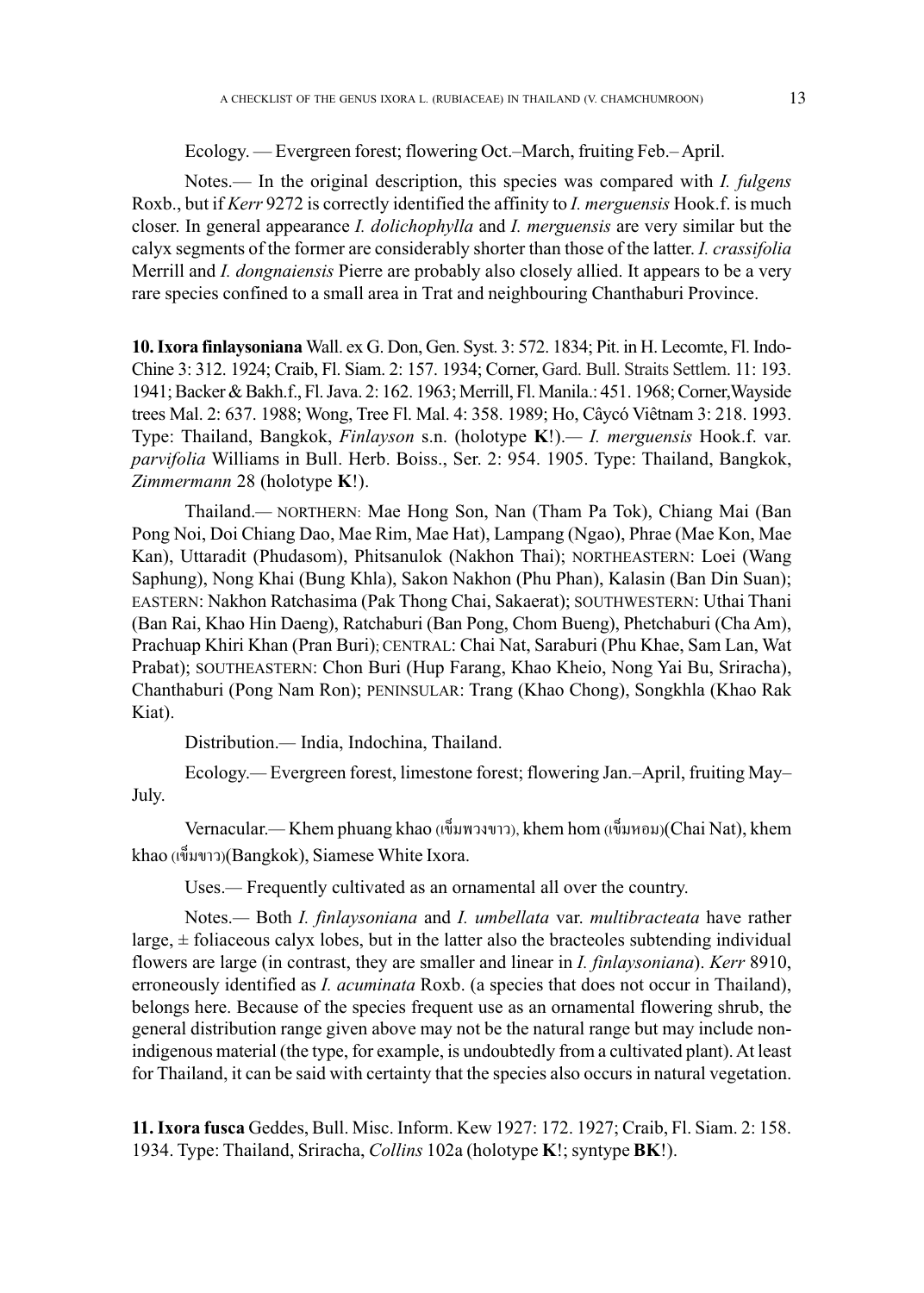Thailand.— NORTHERN: Lampang (Mae Pun, Mae Yom, Mae Sung), Phitsanulok (Kaeng Sopha, Thung Salaeng Luang); NORTHEASTERN: Nong Khai (Phu Tok Noi), Sakon Nakhon (Phu Phan), Kalasin (Ban Kham Bong), Khon Kaen (Pa Dong Lan); EASTERN: Chaiyaphum (Nam Phrom, Chulaphon dam, Phu Khieo), Nakhon Ratchasima (Wang Nam Khieo), Surin; SOUTHWESTERN: Kanchanaburi (Thung Phra Ruesi); CENTRAL: Bangkok (Bang Phlat), Nakhon Nayok (Heo Su Wat Falls), Saraburi (Sam Lan Falls); SOUTHEASTERN: Sa Kaeo (Khao Takrup), Chon Buri (Ban Dan, Khao Khieo, Nong Pom, Sriracha), Chanthaburi (Khao Soi Dao); PENINSULAR: Nakhon Si Thammarat (Khao Na Ron), Trang (Khao Chong).

Distribution.— Endemic to Thailand. Distribution.— Endemic to Thailand.

Ecology.— Evergreen forest, mixed deciduous forest, ca. 100–1,000 m; flowering March–July, fruiting April–Aug.

Vernacular. — Khem foi ( เข็มฝอย) (Northeastern).

Uses.— Boiled roots are used as tea which supposedly stimulates milk and blood; sliced and cooked root can be used the same way; flowers are taken to temples.

Note.— This species is undoubtedly allied to *I. nigricans* Wight et Arn. It is distinguished from the latter by its longer flower buds and calyx segments which, on average, are rather more than twice as long as the receptacle.

**12. Ixora grandifolia** Zoll. & Moritzi in A. Moritzi, Syst. Verz.: 65. 1846; Hook.f., Fl. Brit. Ind. 3: 143. 1880; King & Gamble, Mat. Fl. Malay Penins. 15: 81. 1904; Pit. in H. Lecomte, Fl. Indo-Chine 3: 316. 1924; Corner, Gard. Bull. Straits Settlem. 11: 197. 1941; Backer & Bakh.f., Fl. Java. 2: 327. 1963; Corner, Wayside trees Mal. 2: 637. 1988; Wong, Tree Fl. Mal. 4: 364, 1989; Ho, C'ycÛ Viätnam 3: 222. 1993.Type: Indonesia: Java, Salak, *Blume* 890 (holotype **L**, not seen).— *I. coriacea* Ridl., J. Straits Branch Roy. Asiat. Soc. 79: 83. 1918; Fl. Malay Penins. 2: 98. 1923. Type: without locality data, *Wallich* 6151 (holotype **K-W**, not seen).— *I. crassifolia* Ridl., J. Straits Branch Roy. Asiat. Soc. 79: 83. 1918; Fl. Malay Penins. 2: 98. 1923. Type: Malacca, Ayer Panas, *Griffith* s.n. (holotype **SING**, not seen).— *I. fluminalis* Ridley, J. Straits Branch Roy. Asiat. Soc. 79: 84. 1918; Fl. Malay Penins. 2: 97. 1923; Craib, Fl. Siam. 2: 157. 1934. Type: Malaysia, Johore, *Wallich* s.n. (holotype **K-W**, not seen).— *I. elliptica* Ridley, Fl. Malay Penins. 2: 98, 1923. Type: Malaysia, Penang, *Wallich* 6153 (holotype **K**!).— *I. lancifolia* Ridley, Journ. Bot. 72: 256. 1934. Type: Malaysia, Pahang, Tahan river, *Ridley* 2213 (holotype **SING**, not seen) **12. Ixora grandifolia** Zoll. & Moritzi in A. Moritzi, Syst. Verz.: 65. 1846; Hook.f., Fl. Brit. Ind. 3: 143. 1880; King & Gamble, Mat. Fl. Malay Penins. 15: 81. 1904; Pit. in H. Lecomte,Fl. Indo-Chine 3: 316. 1924; Corner *crassifolia* Ridl., J. Straits Branch Roy. Asiat. Soc. 79: 83. 1918; Fl. Malay Penins.<br> *P. B. Type: Malacca, Ayer Panas, Griffith s.n. (holotype SING, not seen).— <i>I. flum*<br> *idley, J. Straits Branch Roy. Asiat. Soc. 79:* 

Thailand.— PENINSULAR: Ranong (Khlong Nakha), Surat Thani (Bang Bao, Ban Don, Ban Na San, Chieo Lan dam, Khao Sok), Nakhon Si Thammarat (Khao Phra Mi, Thung Song), Trang (Khao Chong), Songkhla (Boripat Falls), Narathiwat (Bang Khung Thong, Bangnara, Waeng, Tak Bai).

Distribution.—Myanma, Indochina, Thailand, Malaysia, Borneo, Indonesia.

Ecology.— Evergreen and swamp forests, ca. 10–400 m; flowering June–Nov., fruiting Aug.–Jan.

Vernacular.— Khem yai (เข็มใหญ่), khem daeng (เข็มแดง) (Bangkok, Peninsular), ta chai bai yai (ตาไชใบใหญ่) (Trang).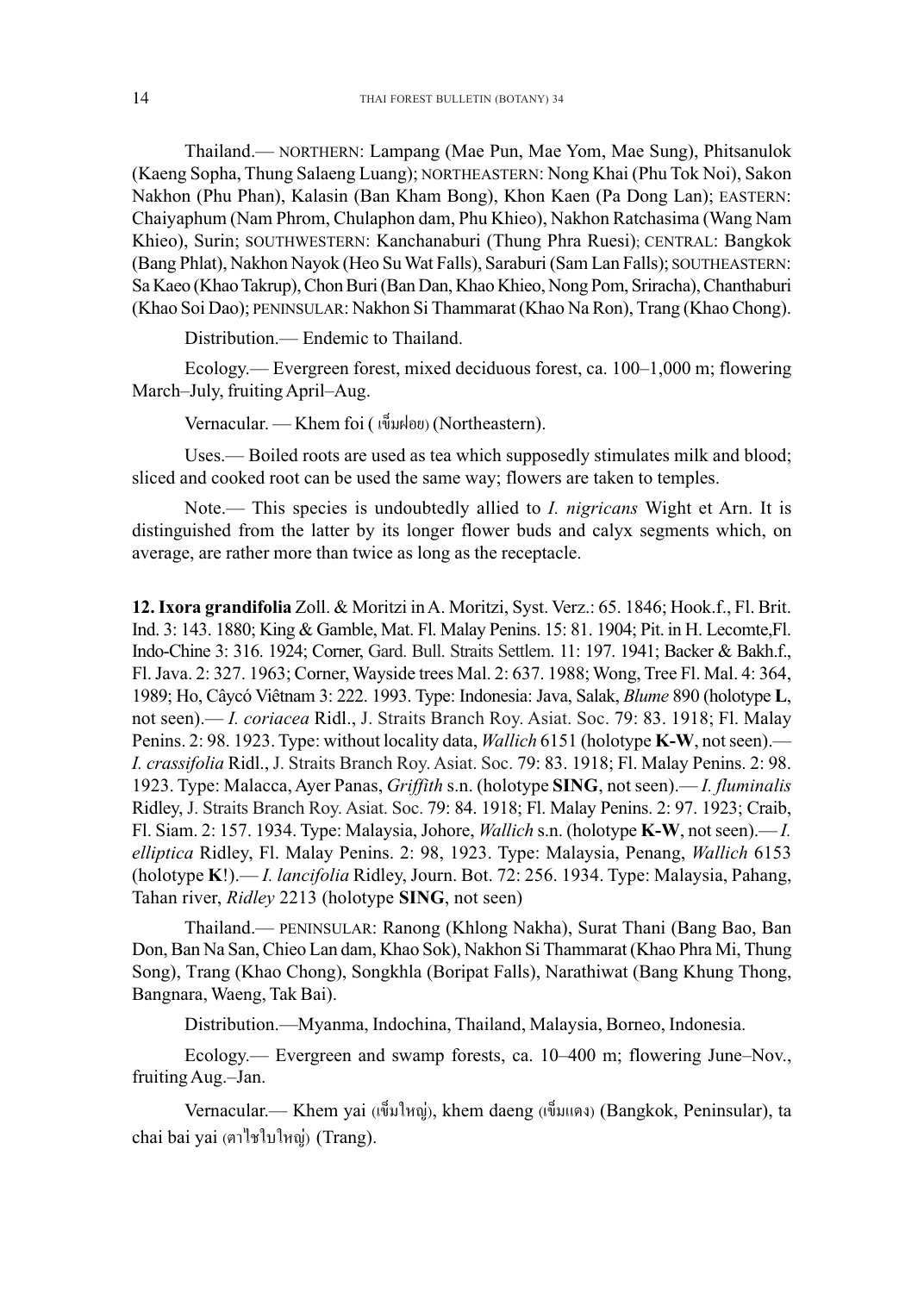Uses.— Occasionally cultivated as an ornamental (especially in the Peninsula).

Notes.— *Ixora grandifolia* has a leaf shape that is similar to that of *I. brunnescens* but differs in floral characters (the latter has a shorter corolla tube). This species is the only Thai *Ixora* which occurs in Peat Swamp forest. It is also the tallest species (trees to 8 m high, with a trunk ca. 10 cm in dia. at breast height).

**13. Ixora henryi** H. Lâv., Repert. Spec. Nov. Regni Veg. 13. 178. 1914; Pit. in H. Lecomte, Fl. Indo-Chine 3: 324. 1923; V. Chamchumroon**,** Thai For. Bull. (Bot.) 31: 8. 2003. Types: China, Yunnan, *A. Henry* 11637 (syntype **K**!); China, Guizhou, Lou-fou, March 1909, *Cavalerie* 3496 (syntype **K**!).

Thailand.— NORTHERN: Chiang Rai (Doi Langka), Lampang (Chae Son), Nan (Doi Phukha); NORTHEASTERN: Loei (Phu Ruea); SOUTHWESTERN: Kanchanaburi (Khao Lieo Long).

Distribution.— China (Guizhou, Yunnan), Thailand.

Ecology.— Along streams in hill evergreen forest; flowering Nov.– April, fruiting April–July.

Note.— This species is very closely allied to *I. stricta* Roxb. but differs in having longer stipules. *I. henryi* had previously been though to be endemic to Southwestern China but has now also been discovered in Northern, Northeastern and Southwestern Thailand.

**14. Ixora javanica** (Blume) DC., Prodr. 4: 487. 1830; Craib, Fl. Siam. 2: 158. 1934; Corner, Wayside trees Mal. 1: 546. 1940; Corner, Gard. Bull. Straits Settlem. 11: 206. 1941; Backer.& Bakh.f., Fl. Java 2: 325. 1963; Wong, Tree Fl. Mal. 4: 360. 1989. Type: [Indonesia: Java] Batavia Res., Salak, *Blume* 1914 (holotype L, not seen).*— I. amoena* Wall. ex G. Don, Gen. Syst. 3: 571. 1834; Hook.f., Fl. Brit. Ind. 3: 146. 1880; Pit. in H. Lecomte, Fl. Indo-Chine 3: 328. 1924; Craib, Fl. Siam. 2: 149. 1934; Corner, Gard. Bull. Straits Settlem. 11: 182. 1941. – Type: Malay Peninsula, Penang, *Wallich* 6121 (holotype **K-W**, not seen).— *I. stricta* Roxb. var. *blumeana* Kurz., For. Fl. Burma 2: 26. 1877; Hook.f., Fl. Brit. Ind. 3: 146. 1880. Type: ["Sri Lanka"] India, Calcutta Garden, *Wallich* 6124 (holotype **K-W**, not seen).— *I. javanica* (Blume) DC. var. *multinervia* Corner, Gard. Bull. Straits Settlem.. 11: 206. 1941. Type: Malaysia, Kelantan, Kota Bahru, *Corner* 33438 (holotype **SING**, not seen).— *I. javanica* (Blume) DC. var. *paucinervia* Corner, Gard. Bull. Straits Settlem. 11: 206. 1941. Type: Malaysia, Pahang, Telok Sisek, *Burkill & Haniff* s.n. (holotype **SING**, not seen)

Thailand.— NORTHERN: Lampang (Mae Yom), Tak (Lan Sang) ; NORTHEASTERN: Maha Sarakham (Pa Khok Dong Khaeng), Nakhon Phanom (Tha Uten), Nong Khai (Phon Phisai, Phu Wua), Sakon Nakhon (Phu Phan), Udon Thani (Nong Bua); EASTERN: Nakhon Ratchasima (Si Kio, Wang Nam Khieo), Surin (Sangkla), Yasothon (Chatuphak Phiman), Si Sa Ket (Kanthararom), Ubon Ratchathani (Khong Chiam); SOUTHWESTERN: Prachuap Khiri Khan (Bang Saphan Yai); CENTRAL: Saraburi (Sam Lan Falls), Nakhon Nayok (Salika Falls, Khao Yai) ; SOUTHEASTERN: Sa Kaeo (Watthana Nakhon), Prachin Buri (Kabin Buri), Chon Buri (Si Racha, Satthahip, Khao Kheio, Ko Chan), Rayong (Ban Phe), Chanthaburi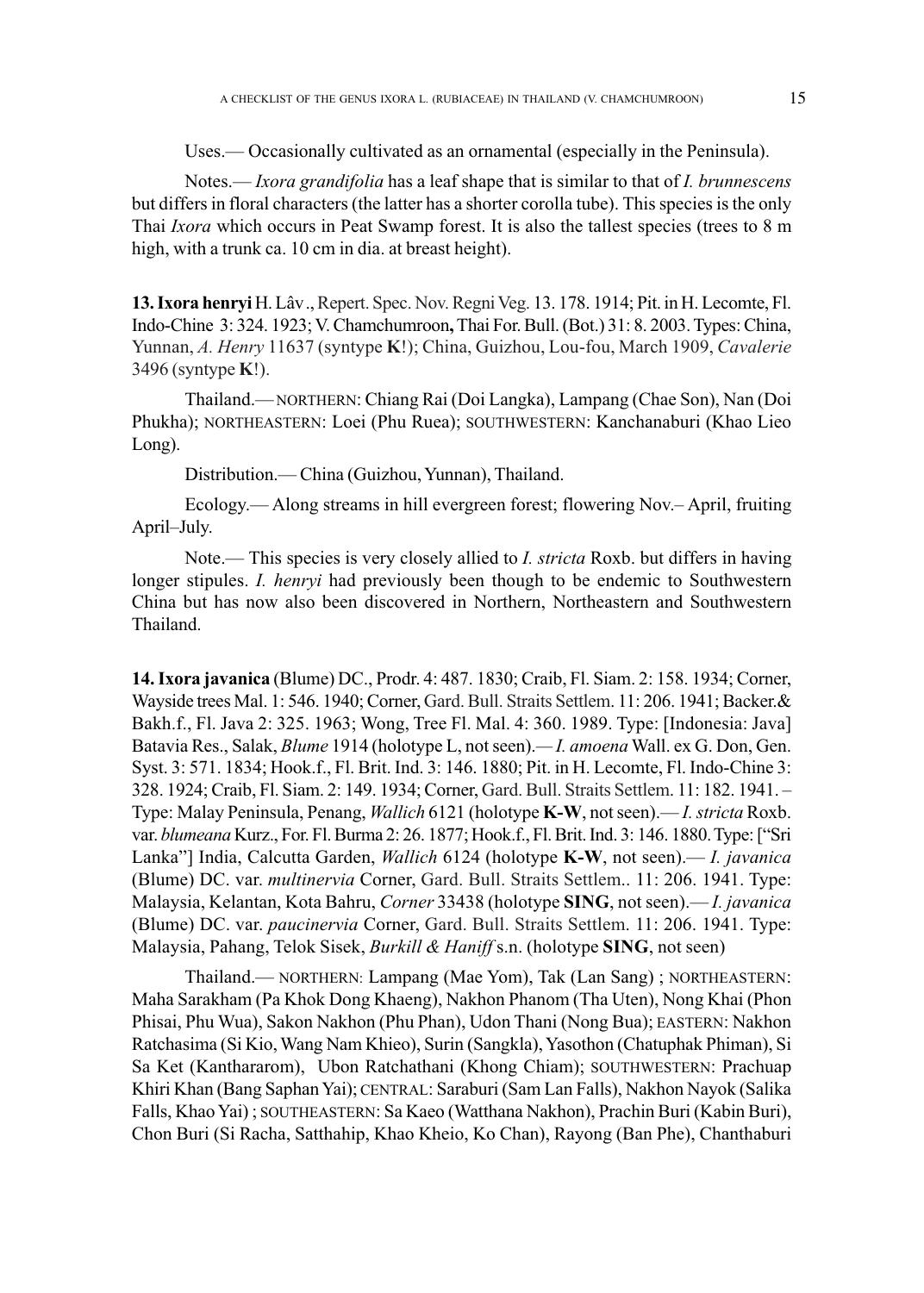(Bo Rai, Chantabun, Khao Pha Baht Phaung, Khao Soi Dao, Makham, Pong Nam Ron), Trat (Ban Dan Chumphon, Ban Sa Phan Hin, Klong Num Si, Klong Phu Falls, Ko Chang, Than Mayom Falls); PENINSULAR: Chumphon (Khao Phang, Khao Din, Ko Mattra, Lang Suan, Pha To, Pa Wi Sai, Pa Ya Mei Falls), Ranong (La-un, Ngao Falls, Punyaban Falls, Khlong Naka, Ko Deleale, Muang, Research center of mangrove), Surat Thani (Adang, Bangbao, Ban Don, Chaiya, Khao Phanom, Khao Sok, Khlong Yan, Khian Sa, Ko Tao), Phangnga (Khao Nang Hong, Ton Dang Falls, Nai Chong, Takuapa), Phuket (Kamala, Thalang), Krabi (Khao Phanom Bencha, Muang, Nai Chong), Nakhon Si Thammarat (Ban Khiriwong, Khao Luang, Khao Kao, Khao Phra Mi, Ko Kra, Karom Falls, Phrommalok Falls, Ron Phibun, Walailak University), Phatthalung (Chong, Khao Pu Khao Ya, Srinakkharin, Thamot), Trang (Ang Thong Falls, Khao Chong, Sikao, Thung Khai, Ton Tae Falls), Satun (Ko Tarutao, Khuan Kalong, Khuan Po, Ko Kabeng, Thale Ban), Songkhla (Ban Pak Nam Thepha, Boriphat Falls, Hat Yai, Khao Ko Hong, Khao Motdaeng, Khao Maew, Chana, Muang-Ngam beach, Padang Besar, Ton Plio Falls), Yala (Ban Chulaphon Phatthana 7, Banglang, Bannang Sata, Than To), Narathiwat (Bacho, Bang Nara, Bukit Tamong, Ruso, Muang, Nikhom Waeng, Klong Iga Deng, Tak Bai, To Mo).

Distribution.— China, India, Malay Peninsula, Indonesia.

Ecology.— Common in evergreen forest and secondary forest, 10 –1200 m; flowering and fruiting Jan.–Dec.

Vernacular.— Khem (เข็ม) (Nakhon Si Thammarat); khem thong (เข็มทอง), khem saet, khem daeng (เข็มแดง) (Peninsular); pue-cho-pu-yo (บื้อเจาะปูโยะ), ya-rang (ยาราง) (Malay-Narathiwat); Glossy Ixora.

Uses.— The roots are locally boiled for medicinal purposes.

Notes.— Craib (1934) kept *I. amoena* separate from *I. javanica*, stating that the latter has longer stipules (but he did not give measurements of stipule lengths). Hooker used "laxer habit and longer lanceolate, more membranous leaves" as characters to distinguish *I. amoena*. *I. javanica*, however, is very variable in these characters so that it becomes impossible to draw a line of distinction between these two species. Stipule lengths of *I. javanica*, for example, range from 1 to 8 mm, and even within individual populations stipule lengths vary, depending on whether a plant grows in shade or full sun. I, therefore, agree with Corner's treatment of *I. amoena* as a synonym of *I. javanica*.

Forms of *I. chinensis* (plants only known as cultivated ornamentals in Thailand) can be very similar to *I. javanica* but differ in having very shortly petiolate leaves and flowers with ovate corolla lobe.

Corner (1941) distinguished 3 varieties and 30 forms of *I. javanica*. It hardly seems worthwhile to uphold all of these. They merely reflect the variability of the species (shape and size of leaves; corolla tube length; corolla lobe size and shape). I have transplanted living specimens (with small leaves) from a shady river bank to a sunny, open place and noticed that the leaves soon become much larger and wider.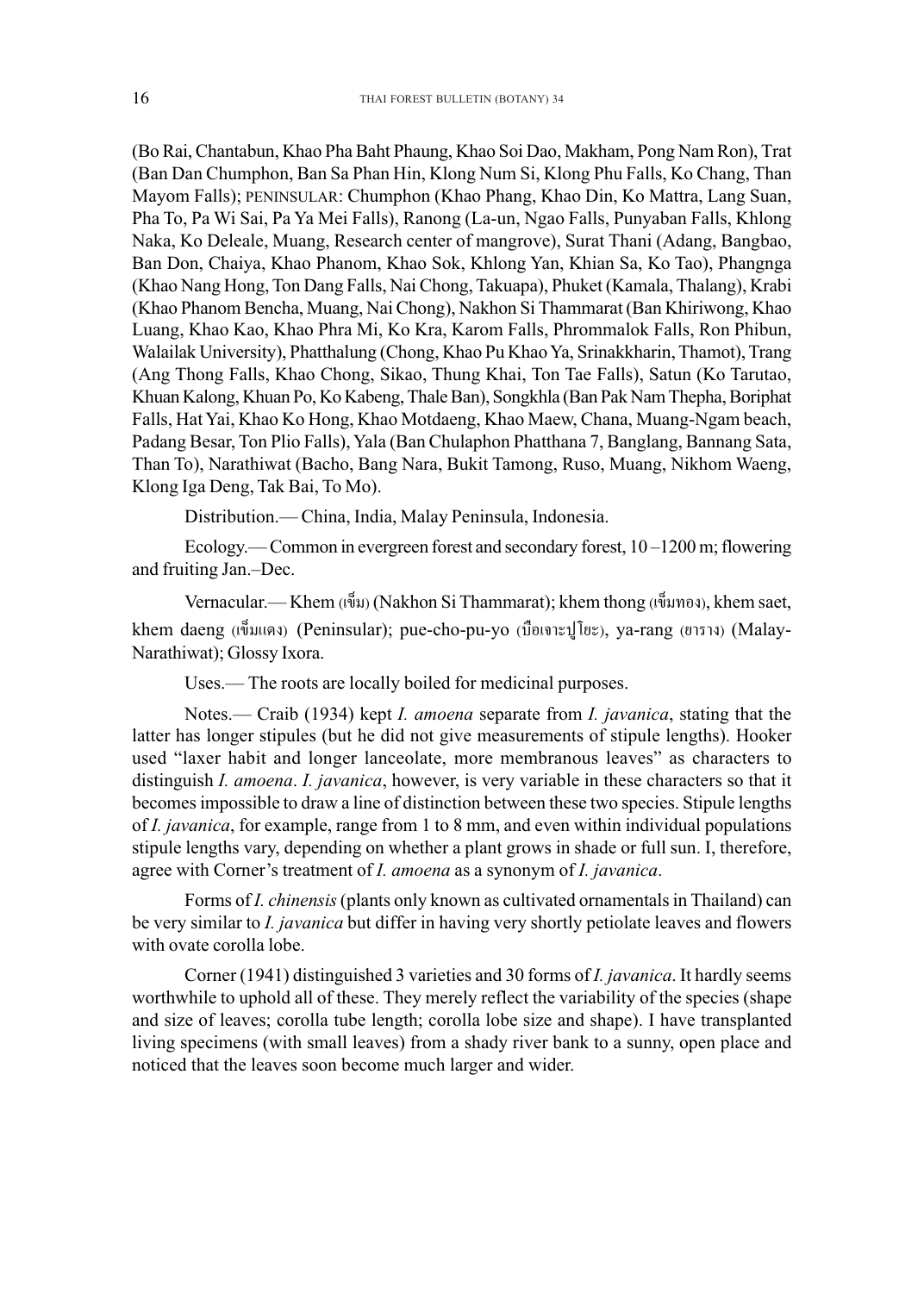**15. Ixora kerrii**Craib, Bull. Misc. Inform. Kew 1914: 128. 1914; Pit. in H. Lecomte, Fl. Indo-Chine 3: 326. 1924; Craib, Fl. Siam. 2: 159. 1934. Type: Thailand, Chiang Mai, Doi Suthep, *Kerr* 1745, 1745a (syntypes **K**!; **BK**!).

Thailand.— NORTHERN: Chiang Mai (Doi Intanon, Doi Angka, Doi Mon Chong, Doi Suthep, Pa Mon, Huai Lichia, Huai Maeni, Mae Chaem, Muang), Kamphaeng Phet (Mae Wong); SOUTHWESTERN: Kanchanaburi (Huai Lichia, Khao Ri Yai, Khao Yai, Khao Ngi Yai, Kriti, Sangkhla Buri, Sisawat).

Distribution.—Myanma, Thailand.

Ecology.— Hill evergreen forest, 1,000–1,400 m; flowering Jan.–April, fruiting unknown.

Vernacular.— Khem son kan (เข็มซ่อนก้าน) (Northern).

Note.— Distinguished from *I. stricta* Roxb. by the shorter corolla tube and the closely reflexed corolla lobes.

**16. Ixora lakshnakarae** Craib, Bull. Misc. Inform. Kew 1932: 428. 1932; Fl. Siam. 2: 160. 1934. Type: Thailand, Narathiwat, To Mo, *Lakshnakara* 688 (holotype **K**!; syntype **BK**!).

Thailand.— PENINSULAR: Narathiwat (Nikhom Waeng, To Mo).

Distribution.— Endemic to Thailand.

Ecology.— Evergreen forest, ca. 200 m; flowering Dec., fruiting unknown.

Note.— The species appear to be close to *I. betongensis* Craib but is distinguished by its longer calyx segments. *I. lakshnakarae* differs from *I. umbellata* var. *multibracteata* by having hirsute hairs on the leaves and inflorescence axes.

**17. Ixora lobbii** King & Gamble, Mat. Fl. Malay Penins. 15: 152. 1904; Ridl. Fl. Malay Penins. 2: 93. 1923; Pit. in H. Lecomte, Fl. Indo-Chine 3: 329. 1924; Craib, Fl. Siam. 2: 160. 1934; Corner, Gard. Bull. Straits Settlem. 11: 216. 1941; Corner, Wayside trees Mal. 1: 146. 1952; Wong, Tree Fl. Mal. 4: 361. 1989.—Type: Malay Peninsula, no further locality data, *Lobb* s.n. (holotype **SING**, not seen).— *I. lobbii* var. *angustifolia* King & Gamble, J. & Proc. Asiat. Soc. Bengal 23: 79. 1904; Craib, Fl. Siam. 2: 160. 1934; King & Gamble, Mat. Fl. Malay Penins. 15: 79. 1941.—Types: Singapore, no further locality data, *Wray* 519 (syntype **SING**, not seen), *Scortechini* 1893 (syntype **SING**, not seen), *King* 2718 (syntype **SING**, not seen), *Ridley* 2215 (syntype **SING**, not seen).— *I. aurorea* var. *major* Ridley, Jour. Bot. 72: 252. 1934. Type: Malay Peninsula, Johore, Mohammed Nur 20007 (holotype **SING**, not seen).

Thailand.—PENINSULAR: Chumphon (Tha Sae, Ya Mai Falls), Ranong (La-un, Khao Nam Ron, Khlong Nakha), Surat Thani (Bang Bao, Huai Num Tao), Phangnga (Khao Nang Hong), Satun (Khlong Kewt, Thale Ban), Pattani (Betong), Yala.

Distribution.— Peninsular Thailand, Malay Peninsula, Singapore, Borneo, Sumatra, Natuna Island.

Ecology.— Evergreen forest, 100–200 m, mostly along streams; flowering and fruiting Jan.–Dec.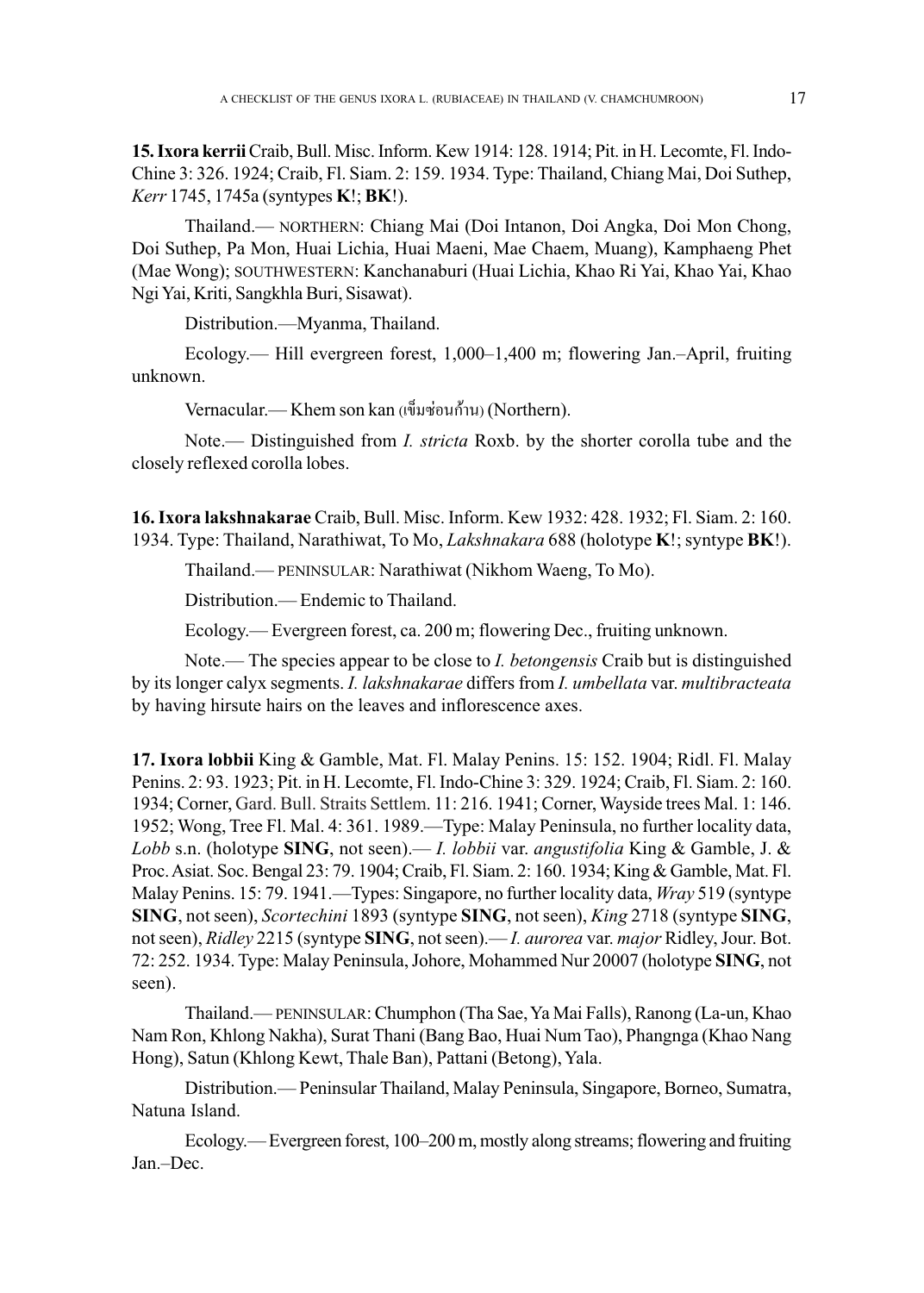Vernacular.— Khem don (เข็มดอน) (Satun), khem daeng (เข็มแดง) (Surat Thani, Yala); cha-pu-yo (จะปูโย) (Malay-Narathiwat); tu-do-bu-yo-bu-ke (ตุโดบุโยบูเก๊ะ) (Malay); Glossy Ixora.

Uses.— Occasionally cultivated as an ornamental (especially in the Peninsula).

Notes.— This species had previously been attributed to Loudon, but in his publication there is no description (Encycl. Suppl. II, p. 1543). Loudon had based his name on *Pavetta lobbii* Teysm. et Binn., which is also a *nomen nudum*. Hence, King and Gamble were to first ones to validly describe the species.

The narrowly obovate, acuminate, many-veined, dark glossy green leaves and the acute petals will generally distinguish *I. lobbii*. But there are narrow-leafed collections of *I. congesta* which seem to approach *I. lobbii* and also forms of *I. javanica* with many-veined leaves which may resemble *I. lobbii*, especially if they also have acuminate blades and pointed petals.

**18. Ixora lucida**R.Br. ex Hook.f., Fl. Brit. Ind. 3: 148. 1880; Craib, Fl. Siam. 2: 160. 1934. Type: Malaysia, Penang, *Wallich* 6135 (holotype **K**!).

The species is divided into two varieties which can be distinguished primarily by indumentum characters:

## KEY TO THE VARIETIES

| Puberulous corolla tube and naked corolla-mouth                   | var. <b>lucida</b> |
|-------------------------------------------------------------------|--------------------|
| Densely puberulous corolla tube and heavily bearded corolla-mouth | var. densipila     |

var. **lucida** *I. nigricans* R.Br. ex Wight & Arn. var. *ovalis* Pit., Fl. Indo-Chine 3: 322. 1924; Corner, Gard. Bull. Straits Settlem. 11: 224. 1941; Wong, Tree Fl. Mal. 4 :359. 1989. Type: Vietnam, Tan-huyen, de Bien-hoa, *Pierre* s.n. (holotype **P**, not seen).— *I. ebarbata* Craib, Bull. Misc. Inform. Kew 1932: 427. 1932; Fl. Siam. 2: 156. 1934. Type: Thailand, Ranong, Khao Talu, *Kerr* 11829 (holo? lectotype **K**!).— *I. straminea* Craib, Bull. Misc. Inform. Kew 1932: 427. 1932; Fl. Siam 2: 156. 1934. Type: Thailand, Trang, Khao Sung, *Kerr* 15233 (holo? lectotype **K**!).

Thailand.— NORTHERN: Lampang (Hai Rua), Tak (Lan Sang); SOUTHWESTERN: Kanchanaburi (Erawan, Hin Dat, Sisawat), Prachuap Khiri Khan (Bang Sa Phan, Huai Yang Falls); PENINSULAR: Chumphon (Bang Son), Ranong (Khao Dam, Khao Po Ta Laung Kaeo, Khao Thalu), Surat Thani (Bang Bat, Bucang Balp, Ko Pha-ngan, Ko Tao, Khao Phra Rahu, Khao Sok, Khirirat Nikhom), Phang Nga (Takua Thung), Krabi (Klong Chilat), Nakhon Si Thammarat (Karom Falls, Khao Namhom, Khao Luang, Thung Song), Phatthalung (Khao Ha Tek, Khao Pu Khao Ya), Satun (Khuan Kalong), Songkhla (Boriphat Falls), Trang (Lo Lung, Lamphura, Khao Chong), Pattani (Bukit, Khao Kalakhiri), Yala (Ban Niang, Betong, Nikhom Kua Long), Narathiwat (Bacho, Waeng).

Distribution.— Indochina, Thailand, Malaysia.

Ecology.— Evergreen forest, limestone, 100–1,000 m; flowering May–Dec., fruiting unknown.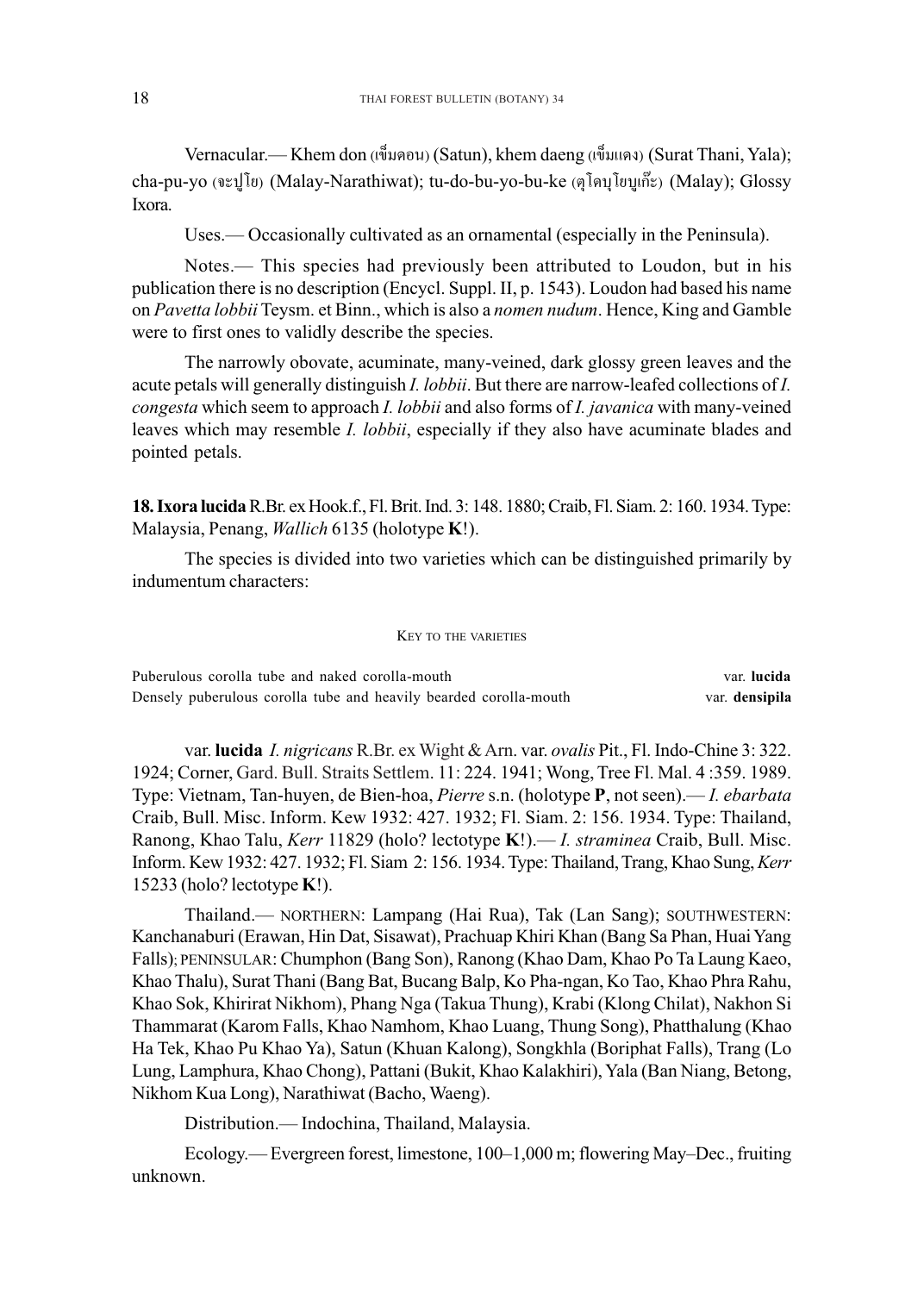Vernacular.— Khem khao (เข็มขาว), khem plai san (เข็มปลายสาน), khem phra ram  $(i\tilde{\psi}$ มพระราม), khem mai  $(i\tilde{\psi}^{\dagger})$ 

Uses— Roots are used to stimulate appetite and to treat eye-illness.

Notes.— Both Corner and Wong included *I. lucida* under *I. nigricans* var. *ovalis*, a view that is not shared by the author (Corner, 1941; Wong, 1989). Although *I. lucida* bears certain resemblances to *I. nigricans* (such as leaves drying blackish and lax, corymbose inflorescences), it seems sufficiently different to be recognized at the species level. It differs, amongst other characters, in having broader leaves.

var. **densipila** Craib, Fl. Siam. 2 : 161. 1934. Type: Thailand, Nakhon Si Thammarat, Thungsong, Khao Namhon Keo, *Rabil* 223 (holotype K!; isotype BK!).

Thailand.— NORTHERN: Lampang (Hat Rua); NORTHEASTERN: Nong Khai (Bueng Kan); SOUTHWESTERN: Kanchanaburi (Erawan Falls, Hin Dat, Khao Salop, Lin Thin, Mae Nam Noi, Sisawat, Thung Phra Ruesi), Ratchaburi (Thung Kang Yang); PENINSULAR: Nakhon Si Thammarat (Thung Song).

Distribution.— Thailand.

Ecology.— Dry evergreen forest, 200–900 m; flowering March–June, fruiting unknown.

Notes.— Var. *densipila* appears to be merely a more densely hairy variety of *I. lucida*. Some collections (e.g. *Winit* 1907 and *Put* 77) appear to approach *I. brandisiana* Kurz, a species only occurring to the West of Thailand, but differ in having distinctly petiolate leaves and shorter calyx lobes.

**19. Ixora merguensis** Hook.f., Fl. Brit. Ind. 3: 140. 1880; King & Gamble, Mat. Fl. Malay Penins. 15: 72. 1921; Brandis, Ind. Trees: 388. 1921; Pit. in H. Lecomte, Fl. Indo-Chine 3: 310. 1924; Craib, Fl. Siam. 2:161. 1934. Type: Myanma, Mergui, *Griffith* 3003 (holotype K!).

Thailand.— NORTHERN: Mae Hong Son (Mae Sariang), Tak (Ti Lo Su Falls); PENINSULAR: Chumphon (Tha Sae), Ranong (Hok Hang, La-un, Lumluen, Tap Li), Phangnga (Thap Put), Satun (Ko Tarutao).

Distribution.— Myanma, Thailand, Malay Peninsula, Indochina.

Ecology.— Evergreen forest, 50–400 m; flowering Dec.–April, fruiting March.

Vernacular.— Ka ho (กาฮอ) (Ranong); khem khieo (เข็มเขียว), khem chang (เข็มช้าง) (Phangnga).

Note.— This species differs from its allies in having lanceolate bracts and sepals.

**20. Ixora nigricans**R. Br. ex Wight & Arn., Prodr. Fl. Ind. 1: 428. 1834; Hook.f., Fl. Brit. Ind. 3: 148–149. 1880; Bremek., Bull. Jard. Bot. Buit. 3: 282. 1937; Corner, Wayside trees Mal. 1: 547. 1940; Gard. Bull. Straits Settlem. 11: 223. 1941; Backer & Bakh.f in Fl. Java. 2: 326. 1963; Wong, Tree Fl. Mal. 4: 359. 1989. Type: Malay Peninsula, *Wight* 1335 (holotype **K**, not seen).*— I. erubescens* Wall. ex G. Don, Gen. Syst. 3: 571. 1834; Hook.f., Fl. Brit. Ind. 3:149.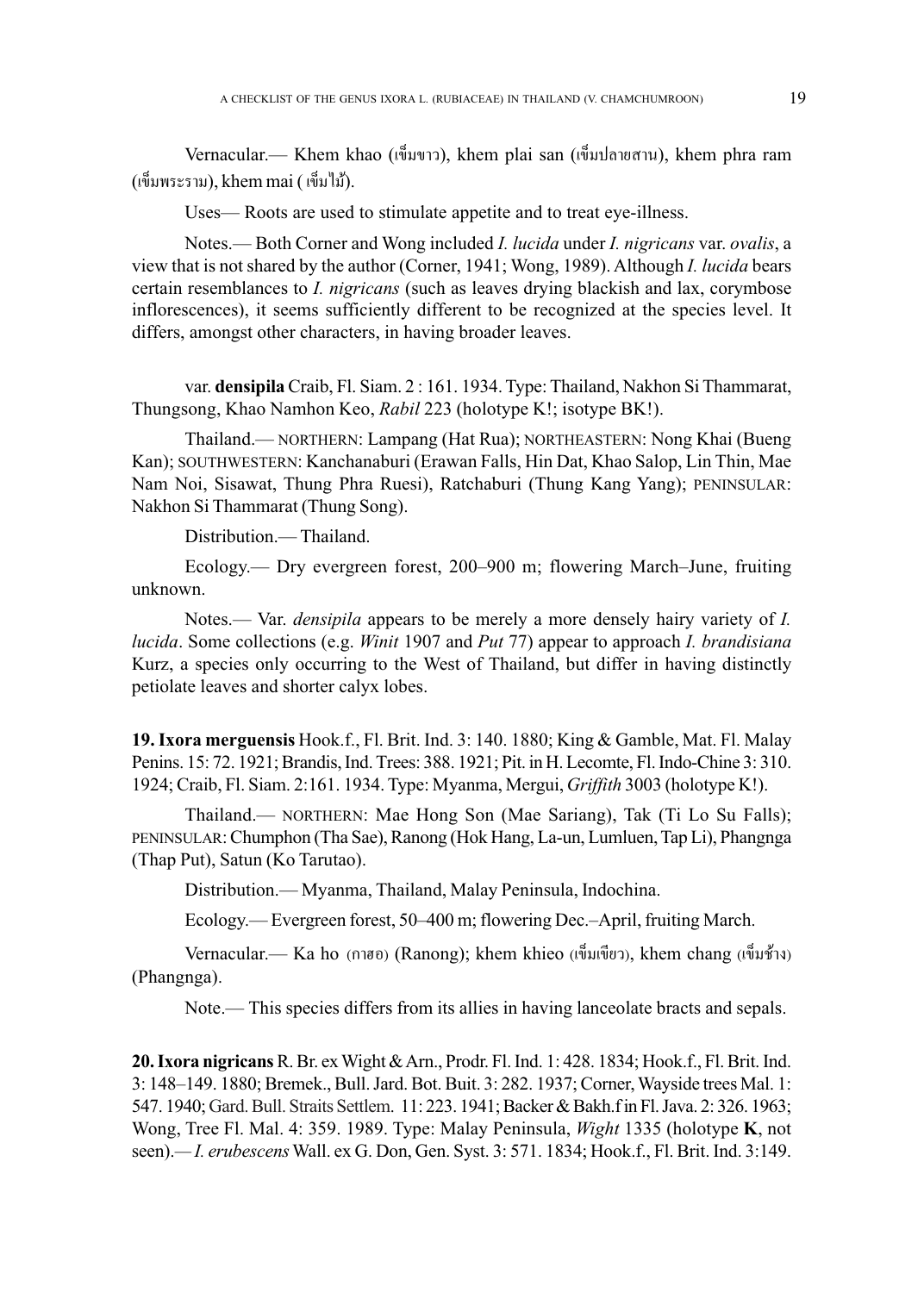1880; Brandis, Ind. Trees, 389. 1921. Type: Myanmar, Tenasserim, *Wallich* 6143 (holotype **K-W**, not seen).*— I. affinis* Wall. ex G. Don., Gen. Syst. 3: 571. 1834; Craib, Fl. Siam. Enum. 2(2): 147. 1934. *Nom. non valide publ. (in commentario ad I. erubescentem*).*— I. plumea* Ridley, J. Str. Br. R. As. Soc. 59: 117. 1911. Type: Malay Peninsula, Perlis, *Ridley* 14995 (syntype **SING**, not seen).*— I. nigricans* R. Br. Ex Wight et Arn. var*. erubescens* (Wall. ex G. Don) Kurz, For. Fl. Burma 2: 23. 1877. Nom. non valide publ. (see *I. erubescens*, above).*— I. arguta* R. Br. ex King & Gamble, Mat. Fl. Malay Penins. 15: 74. 1904; Ridl., Fl. Malay Penins. 2: 92. 1923. Type: South India, no locality, *Wallich* 6154, 6157 (syntypes **K-W**, not seen).*— I. nigricans* R. Br. ex Wight et Arn. var. *arguta* (R. Br.) Hook.f., Fl. Brit. Ind. 3: 149. 1880. Type: South India, no locality, *Wallich* 6157 (syntype **K-W**, not seen).*— I. affinis* Wall. ex G. Don var. *arguta* (R. Br. ex King & Gamble) Craib, Fl. Siam. 2 : 147. 1934.*— I. affinis* Wall. ex G. Don var. *plumea* (Ridley) Craib, Fl. Siam. 2: 148. 1934.

Thailand.— NORTHERN: Mae Hong Son (Doi Bohoe), Phitsanulok (Thung Salaeng Luang), Kamphaeng Phet (Klong Lan); NORTHEASTERN: Mukdahan (Phu Pha Yon); EASTERN: Nakhon Ratchasima (Ban Chum Saeng), Si Sa Ket (Kantharalak, Pa Ban Nong Chok), Ubon Ratchathani (Chong Mek, Khong Chiam); SOUTHWESTERN: Kanchanaburi (Erawan Falls, Mae Nam Noi, Khao Salop, Khao Ngi Yai, Sangkhla Buri, Thong Pha Phum), Prachuap Khiri Khan (Huai Yang, Pa La-u); CENTRAL: Chai Nat, Saraburi (Phu Khae, Sam Lan Falls), Nakhon Nayok (Salika Falls), Bangkok (Bang Phlat), Samut Prakan (Bang Ka Chao, Phra Pradaeang); SOUTHEASTERN: Sa Kaeo (Khao Takrup, Watananakorn), Chachoengsao (Chukcher), Chon Buri (Ban Dan, Chan Ta Than Falls, Khao Khiew), Chanthaburi (Khao Pra Bat, Khao Sabap, Khao Soi Dao, Klung), Trat (Khao Kuap, Khlong Phu Falls, Ko Chang); PENINSULAR: Chumphon (Bang Son, Khao Kiap, Tha Sae), Ranong (Cham Cheng, Khlong Nakha, Nam Pu Ron, Hat Prapas, Ho Hang, Thap Li), Surat Thani (Ban Don, Ban Na, Bangbao, Kanchanadit, Khao Tok, Ko Phang-nga, Na San, Viphavadi Falls), Krabi (Ko Pi Pi, Khao Phanom Bencha, Khao No Chuchi), Phangnga (Khao Katalawan, Khao Phangnga, Khao Lak Lam Ru, Ko Kutalaken, Ko Tachai, Khao Nang Hong), Nakhon Si Thammarat (Krung Ching Falls, Karom Falls, Khao Luang, Khiri Wong, Phrom Lok Falls, Tha Pra Falls, Tha Sala, Walailak University), Phatthalung (Khao Pu Khao Ya), Satun (Ban Tan, Khuan Ka long), Songkhla (Ban Klang, Boripat Falls, Hat Yai, Khao Ko Hong, Na Thawi, Ton Nga Chang), Trang (Ban Bun Phrai, Lamphura, Khao Chong, Khao Banthat), Pattani (Sai Khao), Yala (Ban Niang, Bang Lang), Narathiwat (Bacho, Chatwarin, Waeng).

Distribution.— India, Myanma, Thailand, Indochina, Malay Peninsula.

Ecology.— Evergreen forest, 100–700 m; flowering Jan.–Sept., fruiting Aug.–Dec.

Vernacular.— Khem tut ma (เข็มตูดหมา), khem phut ma (เข็มพูดหมา) (Sukhothai); khem nam (เข็มน้ำ) (Surat Thani, Yala).

Notes. — For reasons unknown, Craib (1934) did not recognize *I. nigricans* but instead used the invalid name *I. affinis* (the latter in fact is the same taxon as the validly published *I. erubescens*). The common and widely distributed species is variable, and none of the numerous varieties described under *I. nigricans* or its synonyms deserves recognition, as already indicated by Bremekamp (1937a).

This species is apparently allied to *Ixora fusca* but the calyx lobes of the latter are longer and the anthers shorter.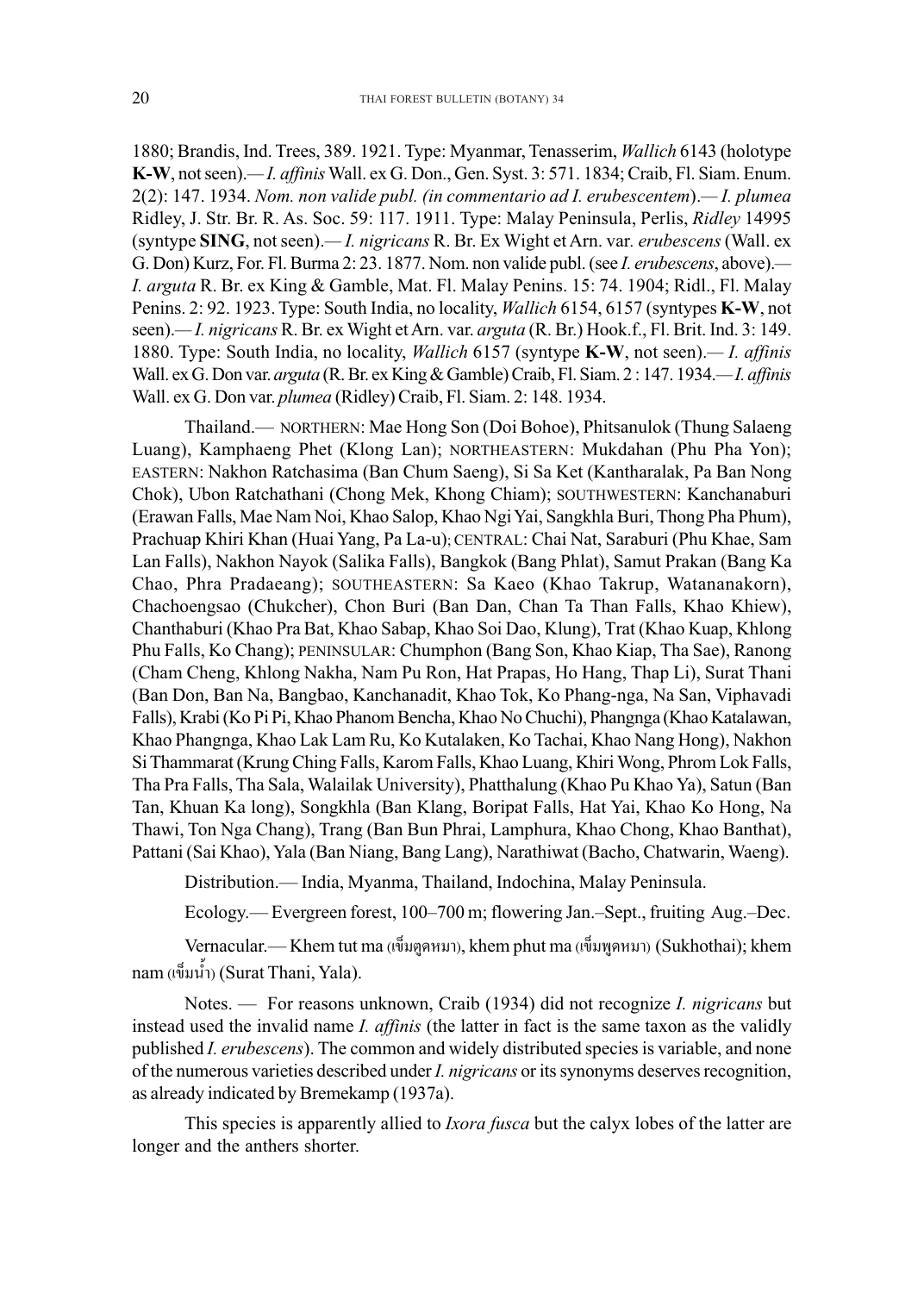**21. Ixora opaca** Wall. ex G. Don, Gen. Sys., 2: 573. 1834; Hook.f., Fl. Brit. Ind. 3: 147. 1880; Pit. in H. Lecomte, Fl. Indo-Chine 3: 328. 1924; Craib, Fl. Siam. 2: 163. 1934. Type: Malay Peninsula, Penang, *Wallich* 6141 (holotype **K**!).*— I. pendula* Jack var. *opaca* (Wall. ex G.Don) Ridl., Fl. Mal. Pen. 2: 96. 1923.*— I. opaca* Wall. ex G. Don var. *major* Craib, Fl. Siam. Enum. 2(2): 163. 1934. Type: Thailand, Ranong, Khao Po Ta Luang Khaew, *Kerr* 16910 (holotype **K**!)

Thailand.*—* SOUTHWESTERN: Kanchanaburi (Klang Wa, Khao Salom); PENINSULAR: Chumphon (Bang Son, Map Ammarit, Khao Nom Sao, Phato), Ranong (Khao Po Ta Luang Kaeo, Nam Pu Ron, Tap Li), Surat Thani (Ban Khaokep, Bucang Balp, Chaiya, Khao Phra Rahu, Khao Sok), Phangnga (Ban Tham Thing Lang, Takuapa, Tong Dang Falls), Krabi (Nai Chong, Khao Phanom Bencha), Nakhon Si Thammarat (Phrom Lok Falls, Karom Falls, Khao Luang, Khiri Wong), Satun (Ko Adang, Ko Tarutao), Songkhla (Hat Yai), Trang (Khao Chong, Lam Lung), Pattani (Bukit), Narathiwat (Waeng).

Distribution.— Thailand, Malaysia, Indonesia

Ecology.— Evergreen forest, 100–1,600 m; flowering July-March, fruiting Jan.-May.

Notes.*— Ixora opaca* clearly differs from *I. pendula* by having erect inflorescences and (much) shorter peduncles. Moreover, it is distinguished from *I. pendula* by its glabrous pedicels, calyces and corolla tubes, and by its narrower leaves. Ridley's opinion that *I. opaca* should be considered a high altitude variety of *I. pendula* cannot be shared.

Some specimens from high elevations (*Geesink, Hiepko, Charoenphol* 7657; *Kerr* 15781; *Kerr* 16910; *Kerr* 17528) differ from lowland forms by their leaf shape and texture.

**22. Ixora pendula** Jack in Mal. Misc. 5: 11. 1820; Hook.f., Fl. Brit. Ind. 3: 141. 1880; Ridl., Mat. Fl. Malay Penins 15: 151. 1923; Fl. Malay Penins. 2: 95. 1923. Type: Malay Peninsula, Penang, *Wallich* 6127 (neotype **K**!).*— I. parkinsoniana* Craib, Kew Bull.: 428. 1923; Fl. Siam. 2: 163. 1934. Type: Thailand, Surathani, Yangao, *Kerr* 1870 (holotype **K**!; isotype **BK**!).*— I. candida* Ridl., J. Fed. Malay States Mus. 10: 141. 1920; Fl. Malay Penins 2: 95. 1923; Craib, Fl. Siam. 2: 153. 1934. Type: Thailand, Tarutao, Telok Wau, *Robinson* (holotype **SING**, not seen).

Thailand.— NORTHERN: Mae Hong Son (Doi Bo Hae), Kamphaeng Phet; SOUTHWESTERN: Prachuap Khiri Khan (Huai Yang Falls); PENINSULAR: Chumphon (Paknam Chumphon), Ranong (Klong Na Kha, Khao Pawta Luang Kaew, Kapur, Ko Chang), Surat Thani (Bang Bao, Ko Samui, Ko Pa Ngan, Ko Tao, Klong Sok), Phangnga (Ko Similan), Phuket (Ka Tu Falls), Krabi (Khao No Chu Chi, Khlong Thom, Mueang, Khao Phanom Bencha), Nakhon Si Thammarat (Cha Wang, Ko Kra, Khao Luang, Khao Phra Mi, Thung Song), Phatthalung (Chong), Trang (Khao Chong, Ko Kradan, Ko Li Bong, Ko Ra, Ton Tae Falls, Ang Thong Falls, Thale Song Hong), Satun (Ko Tarutao, Klaung Ton, Thung Wa, Thale Ban), Songkhla (Boriphat Falls, Hat Yai, Khao Ko Hong, Ton Nga Chang), Pattani (Khao Kala Khiri, Sai Kaeo), Narathiwat (Waeng, Chatwarin Falls).

Distribution.—Myanma, Thailand, Malay Peninsula, Indonesia.

Ecology.— Evergreen forest, 100–1300 m; flowering Dec.–July, fruiting May– Dec.

Vernacular.— Khem phuang (เข็มพวง) (Trang), khem ma lai (เข็มมาลัย)(Surat Thani).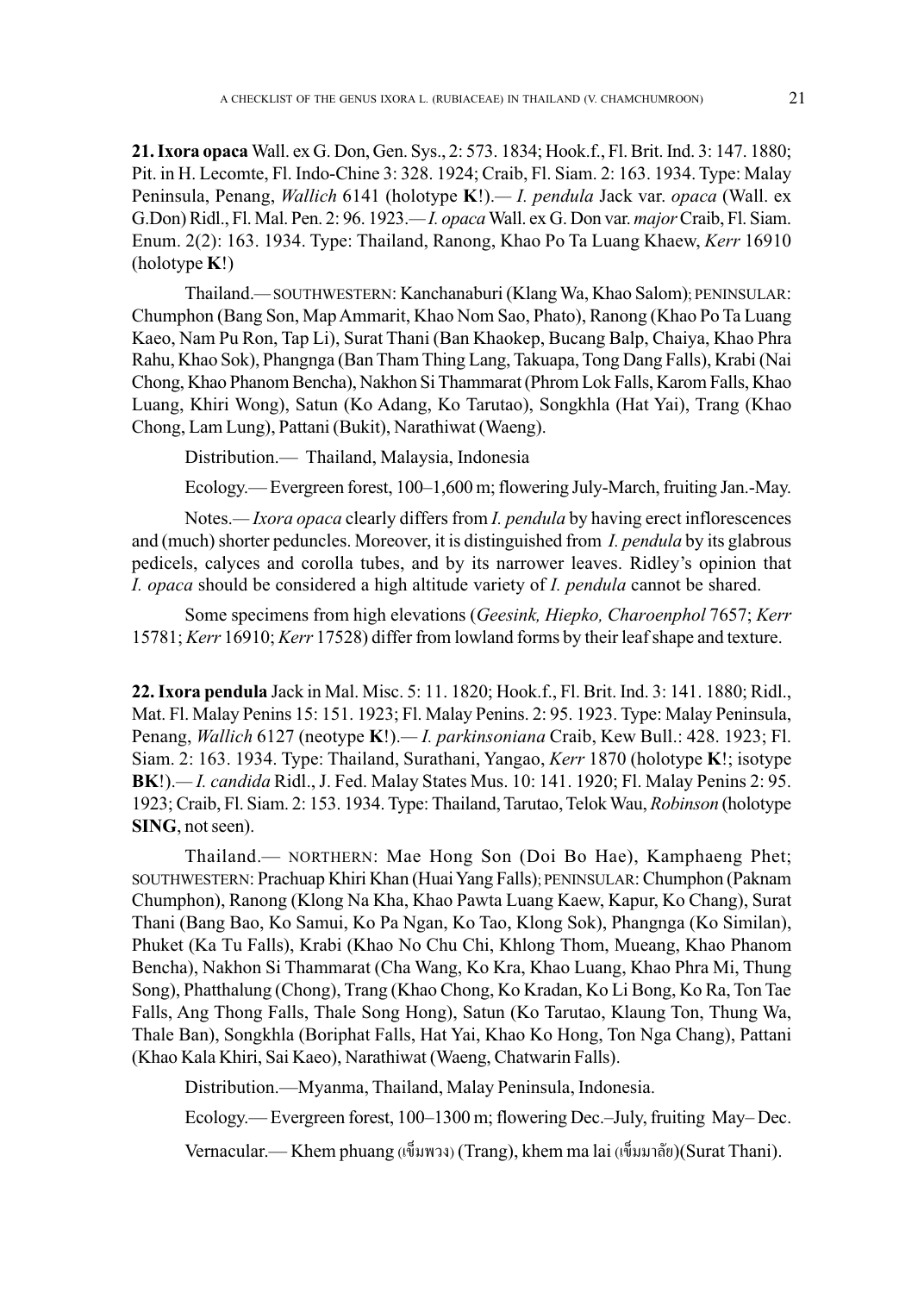Notes.*—* This species is easily distinguished from all Thai Ixoras by having hanging inflorescences with long, slender, pendulous peduncles. There is often a whorl of lanceolate bracteoles near the base of the inflorescence and there are usually inflorescence-supporting leaves. Notes.— This species is easily distinguished from all Thai Ixoras<br>scences with long, slender, pendulous peduncles. There is often a v<br>les near the base of the inflorescence and there are usually inflore<br>**ra phuluangensis**

**23. Ixora phuluangensis** V. Chamchumroon, Thai For. Bull. (Bot.) 33: 8. 2005. Type: Thailand, Phu Luang Wildlife Sanctuary, Loei, 1400 m alt., *Wongprasert* s.n (holotype **BKF**!).

Thailand.— NORTHEASTERN: Loei (Phu Luang).

Distribution.— Endemic to Thailand.

Ecology.— Uncommon along streams in hill evergreen forest, 1,400–1,800 m; flowering Jan.–Feb., fruiting Feb. fruiting Feb.

Vernacular.—Khem dong (เข็มดง) (Loei).

Notes.— This new species belongs to the group of *Ixora* species with sessile inflorescences and is distinguished from *I. cibdela* by its lanceolate calyx lobes and shorter corolla lobes.

*Ixora phuluangensis* is endemic to Thailand and is only known from Loei Province, where it is only found from high elevations in the Phu Luang Wildlife Sanctuary. The species is named of location (Phu Luang Wildlife Sanctuary).

**24. Ixora umbellata** Koorders et Valeton, Bijdr. Booms. Java 8: 162. 1902; Corner, Wayside trees Mal. 2: 638. 1952; Wong, Tree Fl. Mal. 4: 358. 1989. Type: Java, *Hallier* 719 (holotype ? **B**, not seen).

KEY TO THE VARIETIES

Inflorescence bracts and calyx lobes 3–6 mm long var. **umbellata** Inflorescence bracts and calyx lobes 6–12 mm long var. **multibracteata** 

According to our present state of knowledge, var. *umbellata* is confined to the Malay Peninsula while var. *multibracteata* is more widely distributed and is also recorded from Peninsular Thailand.

var. **multibracteata** (H. Pearson ex King & Gamble) Corner, Gard. Bull. Straits Settlem. 11: 234. 1941; Wong, Tree Fl. Mal. 4: 359. 1989; Ho, Câycó Viêtnam 3: 225. 1993. Type: see below.*— I. multibracteata* H. Pearson ex King & Gamble, J. Asiat. Soc. Bengal, Pt. 2, Nat. Hist., 73: 74 . 1904; Mat. Fl. Malay Penins. 15: 74 (148)]; Ridley, Fl. Mal. Pen. 15: 148. 1932; Fl. Malay Pen., 2: 92; Pit., Fl. Indo-Chine 3: 311. 1924; Craib, Fl. Siam. 2:162. 1934. Types: Malaysia, Kedah, *Curtis* 3408 (syntype **SING**, not seen), *Curtis* 2954 (syntype **SING**, not seen), *Curtis* 3408 (syntype **SING**, not seen), *Ridley* 5540 (syntype **SING**, not seen), *Wray* 3317 (syntype **SING**, not seen). below.— *I. multibracteata* H. Pearson ex King & Gamble, J. Asiat. Soc. Bengal, Pt. 2, Nat. Hist., 73: 74. 1904; Mat. Fl. Malay Penins. 15: 74 (148)]; Ridley, Fl. Mal. Pen. 15: 148. 1932; Fl. Malay Pen., 2: 92; Pit., Fl. I

Thailand.— PENINSULAR: Surat Thani (Bang Bat, Khao Pranom, Ko Tao, Khirirat Nikhom, Ko Samui, Tha Chana, To Rong Chang), Krabi (Khao Pra Bang Kram, Khao Phanom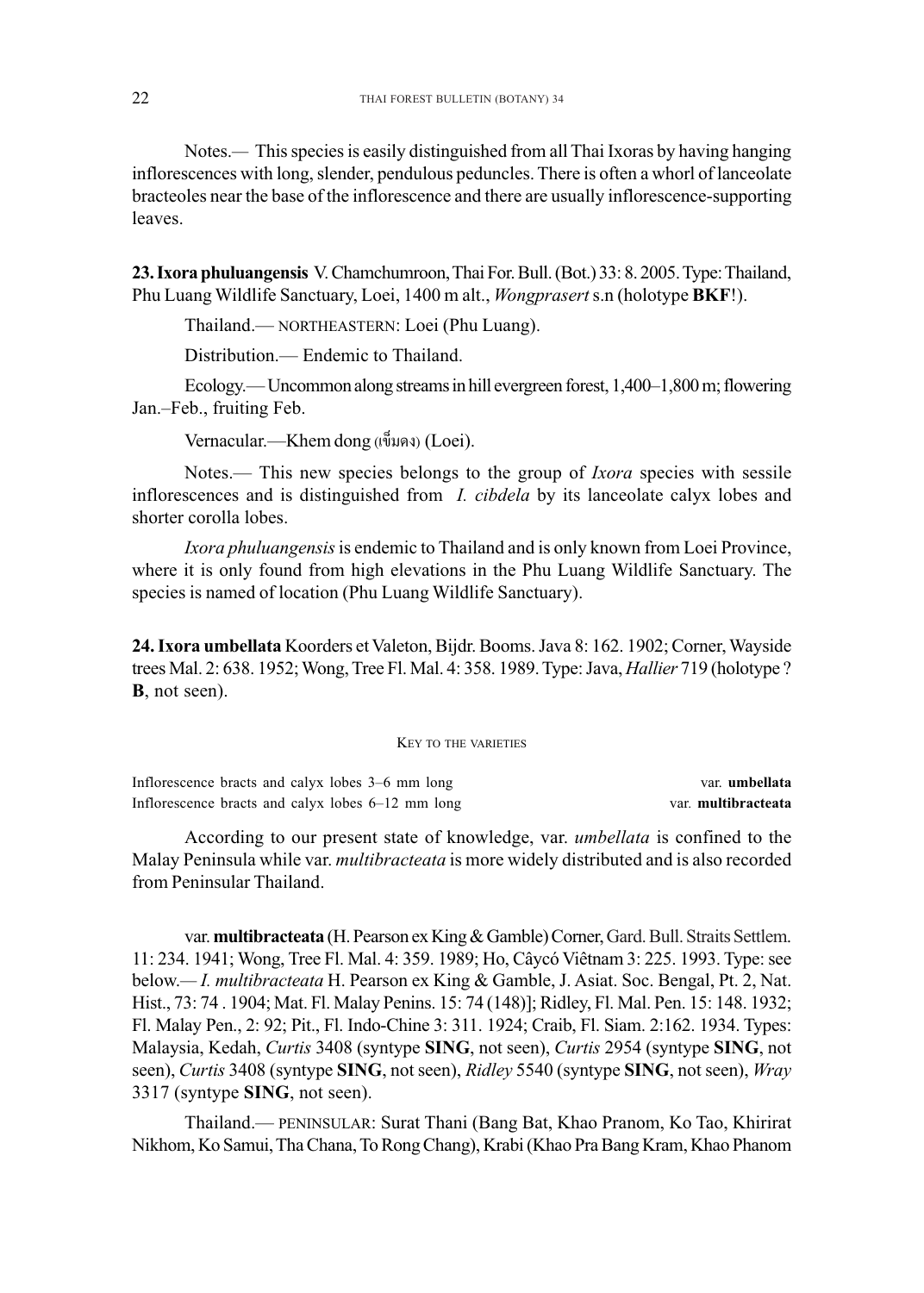Bencha), Nakhon Si Thammarat (Khao Dao, Krung Ching, Muang, Pak Ching, Thung Song), Phatthalung (Khao Olatalu), Trang (Khao Chong), Satun (Ko Tarutao).

Distribution.— Indochina, Thailand, Malaysia, Indonesia.

Ecology.— Evergreen forest, 50–1,100 m; flowering Jan.–April, fruiting unknown.

Vernacular.— Khem chang (เข็มช้าง) (Surat Thani), khem yai (เข็มใหญ่) (Satun).

Notes.*—* This species appears to be allied to *I. kingstoni* Hook.f. (a species not occurring in Thailand) but has less membranous leaves. Amongst Thai Ixoras, the species is readily distinguished by the numerous bracteoles below the flowers and by the large imbricate bracts at the bases of the ultimate branchlets.

The larger bracts and sepals distinguish this variety from typical *I. umbellata*.

# **25. Ixora** sp. 1

Thailand.— SOUTHWESTERN: Prachuap Khiri Khan (La-U Falls).

Distribution.— Only known from Thailand.

Ecology.— Evergreen forest, 900 m; flowering unknown, fruiting Aug.

Notes.— This taxon is currently only known from a single collection. As some of its character states are still unknown (good flowering material is missing), I refrain from formally describing it as a new species.

## **26. Ixora** sp. 2

Thailand.— SOUTHEASTERN: Chanthaburi (Khao Soi Dao).

Distribution.— Only known from Southeastern Thailand.

Ecology.— Evergreen forest, 800 m; flowering unknown, fruiting June.

Notes.— This taxon is currently only known from a single collection. As some of its character states are still unknown (good flowering material is missing), I refrain from formally describing it as a new species.

The taxon differs from all other Thai Ixora species in having unusually large leaves. Similarities in calyx shape and size may indicate a relationship to *I. finlaysoniana*.

# **27. Ixora** sp. 3

Thailand.— NORTHEASTERN: Nong Khai (Phu Wua).

Distribution.— Only known from Nong Khai Province (Phu Wua), Thailand.

Ecology.— Evergreen forest, 600 m; flowering unknown; fruiting Nov.

Notes.— This taxon, only collected once and incompletely known (only young fruits and fallen flowers seen), might be allied to *I. lucida* but differs by being densely puberulous on the inflorescence.

A formal description as a new species is withheld until good flowering material and mature fruits are available.